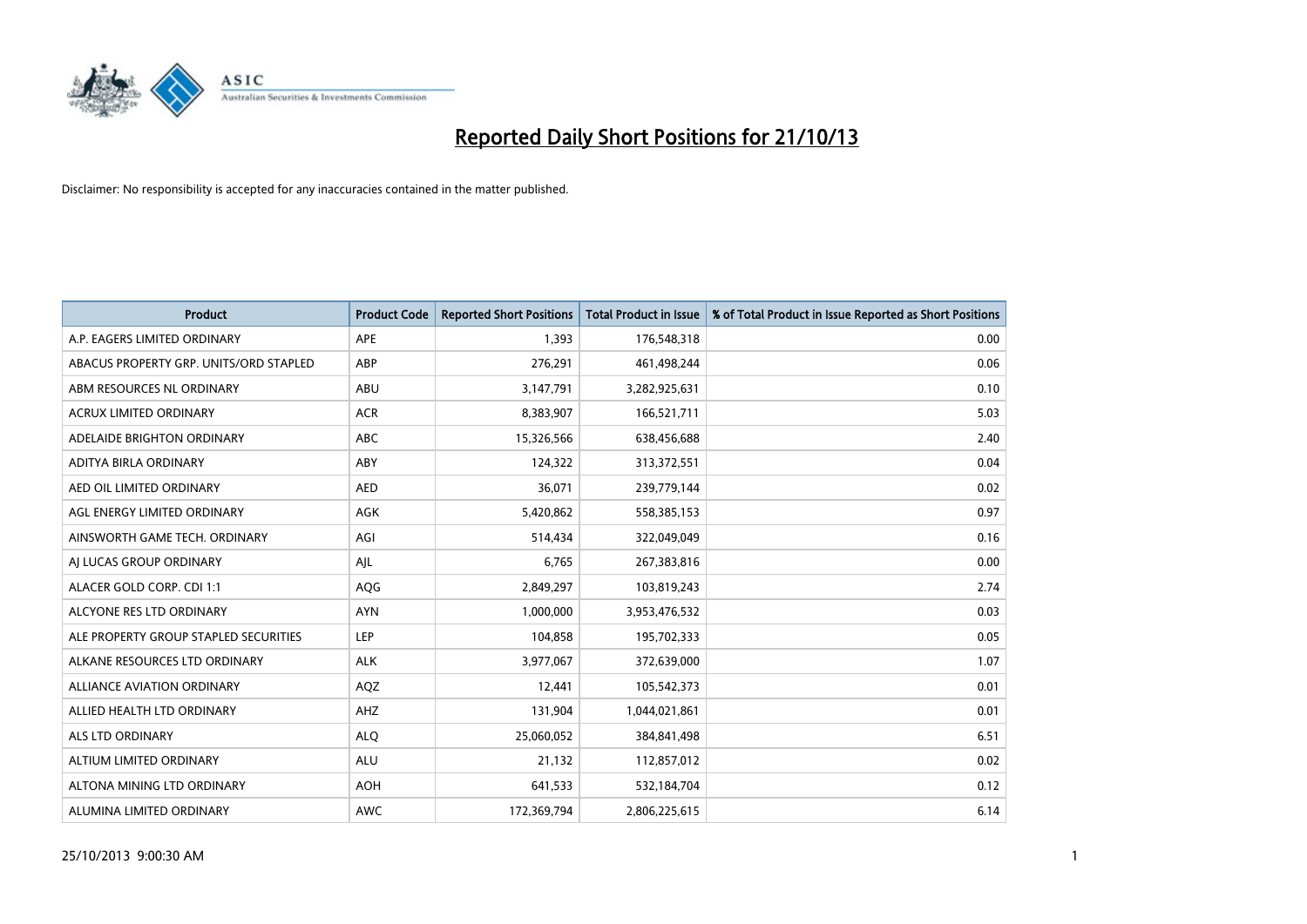

| <b>Product</b>                          | <b>Product Code</b> | <b>Reported Short Positions</b> | <b>Total Product in Issue</b> | % of Total Product in Issue Reported as Short Positions |
|-----------------------------------------|---------------------|---------------------------------|-------------------------------|---------------------------------------------------------|
| AMALGAMATED HOLDINGS ORDINARY           | AHD                 | 115,803                         | 157,806,992                   | 0.07                                                    |
| AMCOM TELECOMM. ORDINARY                | AMM                 | 808,257                         | 244,557,101                   | 0.33                                                    |
| AMCOR LIMITED ORDINARY                  | AMC                 | 4,078,531                       | 1,206,684,923                 | 0.34                                                    |
| AMP LIMITED ORDINARY                    | AMP                 | 24,023,680                      | 2,957,737,964                 | 0.81                                                    |
| AMPELLA MINING ORDINARY                 | <b>AMX</b>          | 365,381                         | 248,000,493                   | 0.15                                                    |
| ANGLOGOLD ASHANTI CDI 5:1               | AGG                 | 7                               | 89,207,765                    | 0.00                                                    |
| ANSELL LIMITED ORDINARY                 | <b>ANN</b>          | 7,713,255                       | 130,648,660                   | 5.90                                                    |
| ANTARES ENERGY LTD ORDINARY             | AZZ                 | 364,428                         | 255,000,000                   | 0.14                                                    |
| ANZ BANKING GRP LTD ORDINARY            | ANZ                 | 5,618,499                       | 2,743,655,310                 | 0.20                                                    |
| APA GROUP STAPLED SECURITIES            | <b>APA</b>          | 10,546,405                      | 835,750,807                   | 1.26                                                    |
| APN NEWS & MEDIA ORDINARY               | <b>APN</b>          | 16,155,961                      | 661,526,586                   | 2.44                                                    |
| AQUARIUS PLATINUM. ORDINARY             | <b>AQP</b>          | 6,563,124                       | 486,851,336                   | 1.35                                                    |
| AQUILA RESOURCES ORDINARY               | <b>AQA</b>          | 14,519,387                      | 411,804,442                   | 3.53                                                    |
| ARAFURA RESOURCE LTD ORDINARY           | ARU                 | 8,367                           | 441,270,644                   | 0.00                                                    |
| ARB CORPORATION ORDINARY                | <b>ARP</b>          | 1,106,406                       | 72,481,302                    | 1.53                                                    |
| ARDENT LEISURE GROUP STAPLED SECURITIES | AAD                 | 2,372,724                       | 404,994,420                   | 0.59                                                    |
| ARENA REIT ORDINARY UNITS               | ARF                 | 4,740                           | 206,342,963                   | 0.00                                                    |
| ARISTOCRAT LEISURE ORDINARY             | <b>ALL</b>          | 8,039,866                       | 551,418,047                   | 1.46                                                    |
| ARRIUM LTD ORDINARY                     | ARI                 | 28,887,624                      | 1,361,469,008                 | 2.12                                                    |
| ASCIANO LIMITED ORDINARY                | <b>AIO</b>          | 14,632,080                      | 975,385,664                   | 1.50                                                    |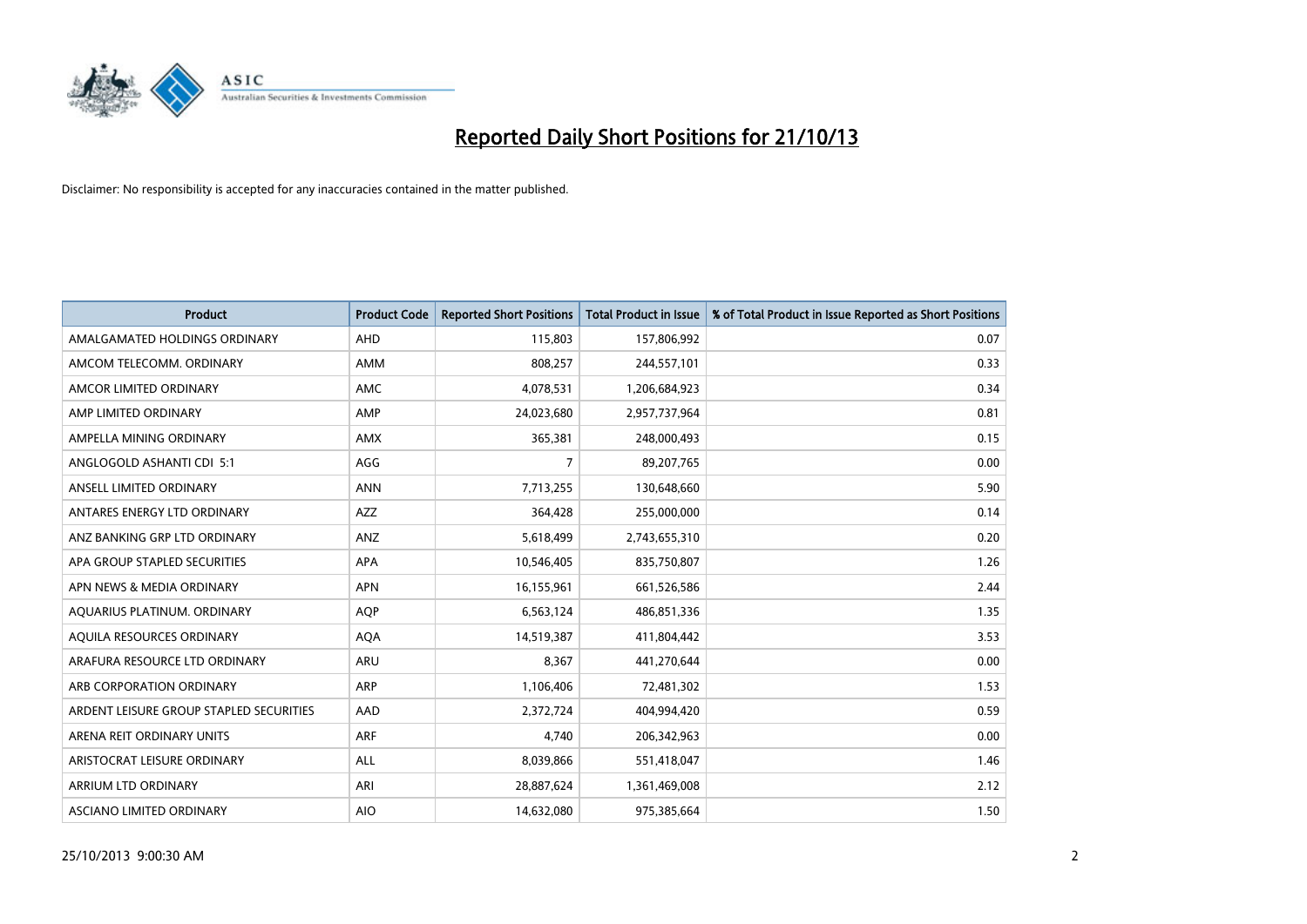

| <b>Product</b>                            | <b>Product Code</b> | <b>Reported Short Positions</b> | <b>Total Product in Issue</b> | % of Total Product in Issue Reported as Short Positions |
|-------------------------------------------|---------------------|---------------------------------|-------------------------------|---------------------------------------------------------|
| ASG GROUP LIMITED ORDINARY                | ASZ                 | 1,168,730                       | 206,720,839                   | 0.57                                                    |
| ASPEN GROUP ORD/UNITS STAPLED             | APZ                 | 125,377                         | 1,199,453,768                 | 0.01                                                    |
| ASTRO JAP PROP GROUP STAPLED US PROHIBIT. | AJA                 | 28,825                          | 67,211,752                    | 0.04                                                    |
| ASX LIMITED ORDINARY                      | ASX                 | 2,754,807                       | 193,595,162                   | 1.42                                                    |
| ATLANTIC LIMITED ORDINARY                 | ATI                 | 50,000                          | 154,757,339                   | 0.03                                                    |
| ATLAS IRON LIMITED ORDINARY               | <b>AGO</b>          | 36,353,390                      | 915,496,158                   | 3.97                                                    |
| ATRUM COAL NL ORDINARY                    | ATU                 | 12,098                          | 62,806,250                    | 0.02                                                    |
| AUCKLAND INTERNATION ORDINARY             | <b>AIA</b>          | 19,438                          | 1,322,564,489                 | 0.00                                                    |
| AURIZON HOLDINGS LTD ORDINARY             | <b>AZI</b>          | 2,539,839                       | 2,137,284,503                 | 0.12                                                    |
| <b>AURORA OIL &amp; GAS ORDINARY</b>      | <b>AUT</b>          | 7,147,589                       | 448,785,778                   | 1.59                                                    |
| AUSDRILL LIMITED ORDINARY                 | ASL                 | 15,753,433                      | 312,277,224                   | 5.04                                                    |
| AUSENCO LIMITED ORDINARY                  | AAX                 | 1,262,908                       | 123,527,574                   | 1.02                                                    |
| AUST INDUSTRIAL REIT UNIT                 | ANI                 | 365,000                         | 64,500,000                    | 0.57                                                    |
| <b>AUSTAL LIMITED ORDINARY</b>            | ASB                 | 710,175                         | 346,007,639                   | 0.21                                                    |
| AUSTBROKERS HOLDINGS ORDINARY             | <b>AUB</b>          | 35,287                          | 58,884,637                    | 0.06                                                    |
| AUSTIN ENGINEERING ORDINARY               | ANG                 | 369,968                         | 73,164,403                    | 0.51                                                    |
| AUSTRALAND PROPERTY STAPLED SECURITY      | <b>ALZ</b>          | 1,992,551                       | 578,324,670                   | 0.34                                                    |
| AUSTRALIAN AGRICULT, ORDINARY             | AAC                 | 5,159,422                       | 532,294,404                   | 0.97                                                    |
| <b>AUSTRALIAN EDUCATION UNITS</b>         | <b>AEU</b>          | 2,179                           | 175,465,397                   | 0.00                                                    |
| AUSTRALIAN INFR LTD ORDINARY              | <b>AIX</b>          | 3,568,597                       | 620,733,944                   | 0.57                                                    |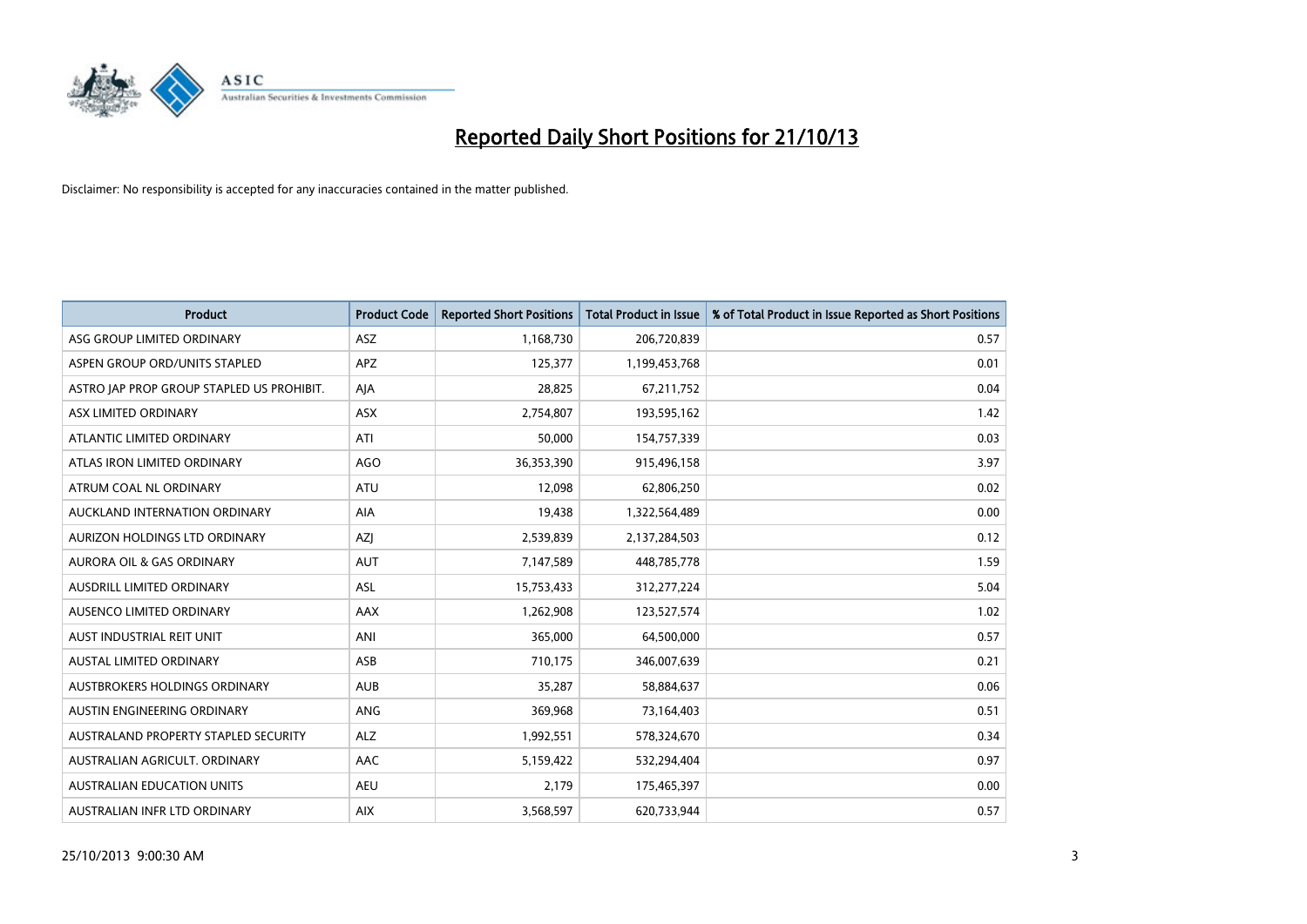

| <b>Product</b>                         | <b>Product Code</b> | <b>Reported Short Positions</b> | <b>Total Product in Issue</b> | % of Total Product in Issue Reported as Short Positions |
|----------------------------------------|---------------------|---------------------------------|-------------------------------|---------------------------------------------------------|
| AUSTRALIAN PHARM, ORDINARY             | API                 | 669,138                         | 488,115,883                   | 0.14                                                    |
| AUTOMOTIVE HOLDINGS ORDINARY           | AHE                 | 277,559                         | 260,579,682                   | 0.11                                                    |
| AVANCO RESOURCES LTD ORDINARY          | AVB                 | 4,889,490                       | 1,113,993,968                 | 0.44                                                    |
| AVJENNINGS LIMITED ORDINARY            | <b>AVJ</b>          | 69,999                          | 384,423,851                   | 0.02                                                    |
| AWE LIMITED ORDINARY                   | <b>AWE</b>          | 963,568                         | 522,116,985                   | 0.18                                                    |
| <b>BANDANNA ENERGY ORDINARY</b>        | <b>BND</b>          | 19,055,687                      | 528,481,199                   | 3.61                                                    |
| BANK OF QUEENSLAND. ORDINARY           | <b>BOO</b>          | 2,891,819                       | 319,809,993                   | 0.90                                                    |
| <b>BASE RES LIMITED ORDINARY</b>       | <b>BSE</b>          | 5,392,085                       | 561,840,029                   | 0.96                                                    |
| BATHURST RES NZ LTD ORDINARY           | <b>BRL</b>          | 17,502,852                      | 821,457,725                   | 2.13                                                    |
| <b>BC IRON LIMITED ORDINARY</b>        | <b>BCI</b>          | 17,248                          | 123,678,630                   | 0.01                                                    |
| BEACH ENERGY LIMITED ORDINARY          | <b>BPT</b>          | 19,930,150                      | 1,277,533,962                 | 1.56                                                    |
| BEADELL RESOURCE LTD ORDINARY          | <b>BDR</b>          | 42,831,630                      | 790,527,280                   | 5.42                                                    |
| <b>BEGA CHEESE LTD ORDINARY</b>        | <b>BGA</b>          | 644,277                         | 151,866,050                   | 0.42                                                    |
| BENDIGO AND ADELAIDE ORDINARY          | <b>BEN</b>          | 13,082,197                      | 409,943,305                   | 3.19                                                    |
| BERKELEY RESOURCES ORDINARY            | <b>BKY</b>          | 685,674                         | 179,393,323                   | 0.38                                                    |
| <b>BHP BILLITON LIMITED ORDINARY</b>   | <b>BHP</b>          | 7,348,786                       | 3,211,691,105                 | 0.23                                                    |
| <b>BILLABONG ORDINARY</b>              | <b>BBG</b>          | 18,608,479                      | 478,944,292                   | 3.89                                                    |
| <b>BIONOMICS LIMITED ORDINARY</b>      | <b>BNO</b>          | 207,533                         | 412,155,924                   | 0.05                                                    |
| <b>BLACKMORES LIMITED ORDINARY</b>     | <b>BKL</b>          | 7,357                           | 16,973,764                    | 0.04                                                    |
| BLACKTHORN RESOURCES ORD US PROHIBITED | <b>BTR</b>          | 525,801                         | 164,285,950                   | 0.32                                                    |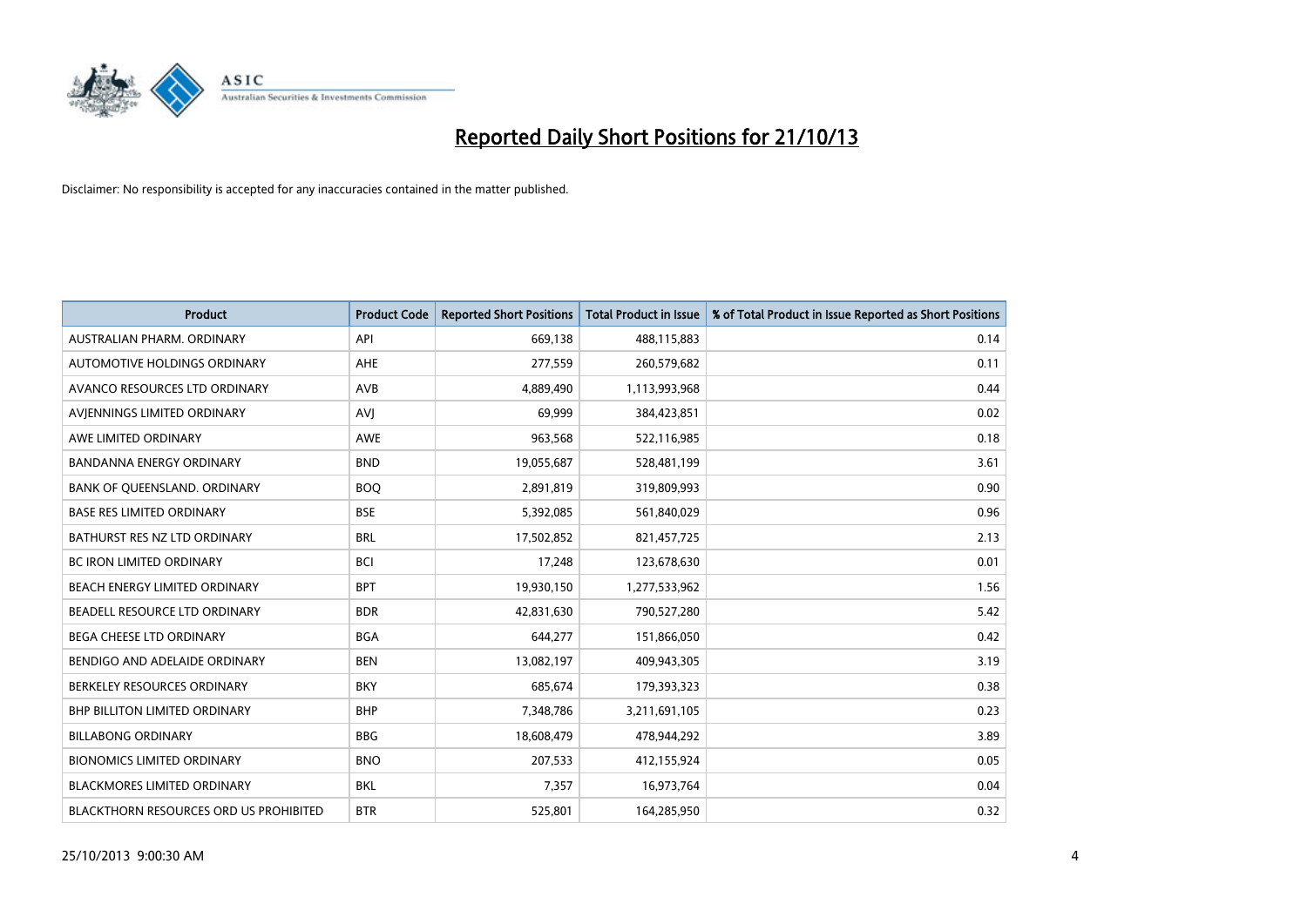

| <b>Product</b>                      | <b>Product Code</b> | <b>Reported Short Positions</b> | <b>Total Product in Issue</b> | % of Total Product in Issue Reported as Short Positions |
|-------------------------------------|---------------------|---------------------------------|-------------------------------|---------------------------------------------------------|
| <b>BLUESCOPE STEEL LTD ORDINARY</b> | <b>BSL</b>          | 6,118,121                       | 558,733,728                   | 1.09                                                    |
| <b>BOART LONGYEAR ORDINARY</b>      | <b>BLY</b>          | 43,271,458                      | 461,163,412                   | 9.38                                                    |
| <b>BOOM LOGISTICS ORDINARY</b>      | <b>BOL</b>          | 99,999                          | 470,598,576                   | 0.02                                                    |
| BORAL LIMITED. ORDINARY             | <b>BLD</b>          | 49,612,770                      | 778,739,826                   | 6.37                                                    |
| <b>BRADKEN LIMITED ORDINARY</b>     | <b>BKN</b>          | 15,355,447                      | 169,240,662                   | 9.07                                                    |
| <b>BRAMBLES LIMITED ORDINARY</b>    | <b>BXB</b>          | 2,102,227                       | 1,558,795,774                 | 0.13                                                    |
| BREVILLE GROUP LTD ORDINARY         | <b>BRG</b>          | 2,916,045                       | 130,095,322                   | 2.24                                                    |
| <b>BRICKWORKS LIMITED ORDINARY</b>  | <b>BKW</b>          | 92,302                          | 148,038,996                   | 0.06                                                    |
| <b>BROCKMAN MINING LTD ORDINARY</b> | <b>BCK</b>          | 90,995                          | 7,894,482,131                 | 0.00                                                    |
| BT INVESTMENT MNGMNT ORDINARY       | <b>BTT</b>          | 51,324                          | 278,100,237                   | 0.02                                                    |
| <b>BURU ENERGY ORDINARY</b>         | <b>BRU</b>          | 12,139,204                      | 298,365,707                   | 4.07                                                    |
| <b>BWP TRUST ORDINARY UNITS</b>     | <b>BWP</b>          | 3,695,903                       | 627,165,919                   | 0.59                                                    |
| CABCHARGE AUSTRALIA ORDINARY        | CAB                 | 14,234,881                      | 120,430,683                   | 11.82                                                   |
| CALTEX AUSTRALIA ORDINARY           | <b>CTX</b>          | 1,660,933                       | 270,000,000                   | 0.62                                                    |
| CAPE LAMBERT RES LTD ORDINARY       | <b>CFE</b>          | 19,764                          | 676,191,942                   | 0.00                                                    |
| CAPITOL HEALTH ORDINARY             | CAI                 | 129,009                         | 430,432,121                   | 0.03                                                    |
| CARABELLA RES LTD ORDINARY          | <b>CLR</b>          | 119,115                         | 158,236,547                   | 0.08                                                    |
| <b>CARBON ENERGY ORDINARY</b>       | <b>CNX</b>          | 120,261                         | 1,150,931,288                 | 0.01                                                    |
| CARDNO LIMITED ORDINARY             | CDD                 | 8,177,152                       | 145,007,042                   | 5.64                                                    |
| CARNARVON PETROLEUM ORDINARY        | <b>CVN</b>          | 39,246                          | 934,109,501                   | 0.00                                                    |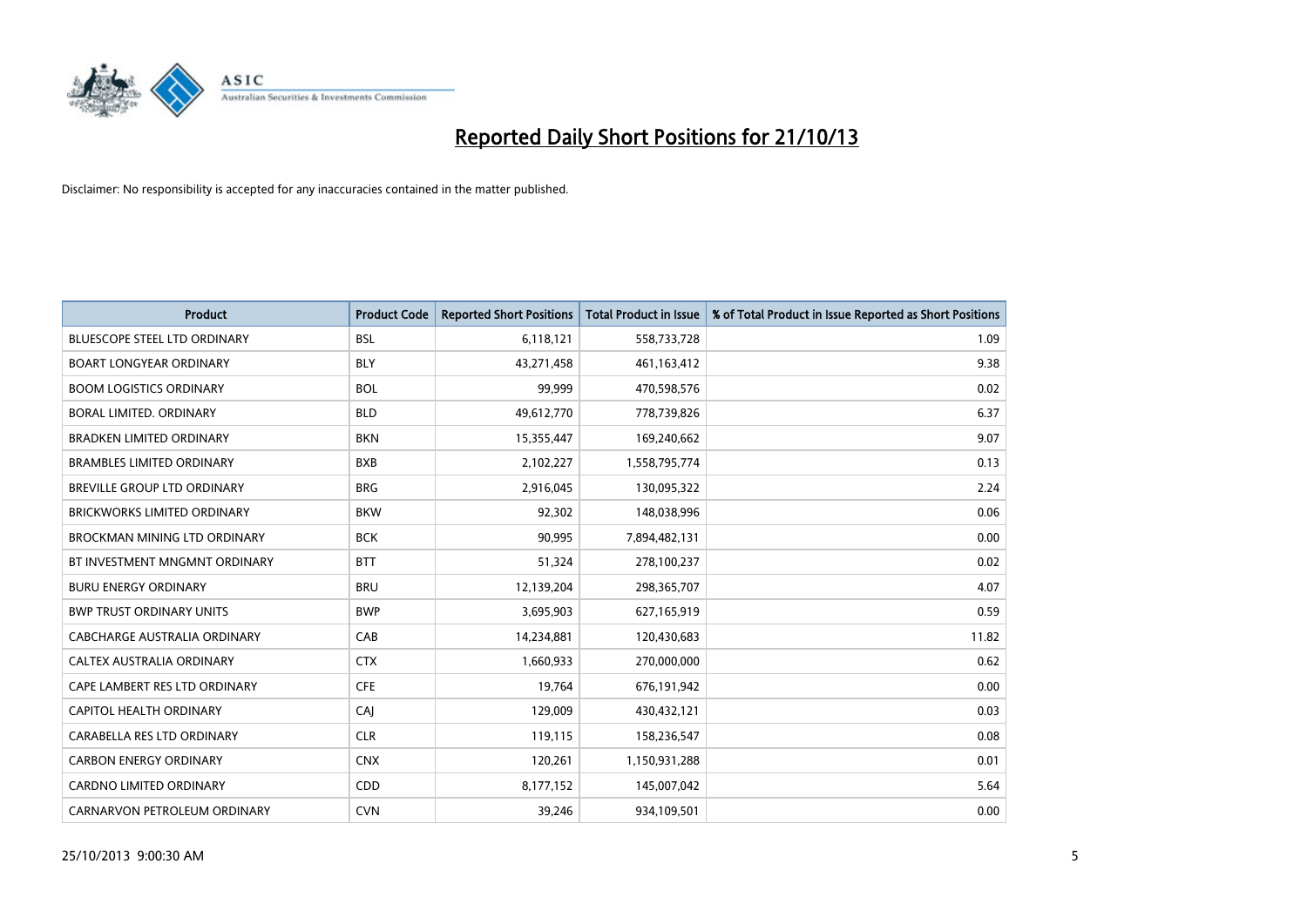

| <b>Product</b>                           | <b>Product Code</b> | <b>Reported Short Positions</b> | <b>Total Product in Issue</b> | % of Total Product in Issue Reported as Short Positions |
|------------------------------------------|---------------------|---------------------------------|-------------------------------|---------------------------------------------------------|
| CARSALES.COM LTD ORDINARY                | <b>CRZ</b>          | 1,341,537                       | 237,513,965                   | 0.56                                                    |
| CASH CONVERTERS ORDINARY                 | CCV                 | 5,246,572                       | 425,619,099                   | 1.23                                                    |
| CEDAR WOODS PROP. ORDINARY               | <b>CWP</b>          | 168,334                         | 73,359,551                    | 0.23                                                    |
| CENTRAL PETROLEUM ORDINARY               | <b>CTP</b>          | 290,181                         | 309,216,369                   | 0.09                                                    |
| <b>CERAMIC FUEL CELLS ORDINARY</b>       | <b>CFU</b>          | 491,102                         | 1,591,941,620                 | 0.03                                                    |
| CFS RETAIL TRUST GRP STAPLED SECURITIES  | <b>CFX</b>          | 52,659,804                      | 2,858,286,690                 | 1.84                                                    |
| <b>CHALICE GOLD MINES ORDINARY</b>       | <b>CHN</b>          | 50,000                          | 251,230,886                   | 0.02                                                    |
| <b>CHALLENGER DIV.PRO. STAPLED UNITS</b> | <b>CDI</b>          | 10,006                          | 214,101,013                   | 0.00                                                    |
| <b>CHALLENGER LIMITED ORDINARY</b>       | <b>CGF</b>          | 1,707,838                       | 530,862,585                   | 0.32                                                    |
| CHARTER HALL GROUP STAPLED US PROHIBIT.  | CHC                 | 214,073                         | 309,068,171                   | 0.07                                                    |
| <b>CHARTER HALL RETAIL UNITS</b>         | <b>CQR</b>          | 9,725,656                       | 341,843,880                   | 2.85                                                    |
| <b>CHORUS LIMITED ORDINARY</b>           | CNU                 | 46,783                          | 396,369,767                   | 0.01                                                    |
| CITIGOLD CORP LTD ORDINARY               | <b>CTO</b>          | 153,427                         | 1,352,907,765                 | 0.01                                                    |
| <b>CLOUGH LIMITED ORDINARY</b>           | <b>CLO</b>          | 2,050,394                       | 777,408,039                   | 0.26                                                    |
| COAL OF AFRICA LTD ORDINARY              | <b>CZA</b>          | 10,426                          | 1,048,368,613                 | 0.00                                                    |
| <b>COALSPUR MINES LTD ORDINARY</b>       | <b>CPL</b>          | 9,259,103                       | 641,394,435                   | 1.44                                                    |
| COCA-COLA AMATIL ORDINARY                | <b>CCL</b>          | 19,800,097                      | 763,590,249                   | 2.59                                                    |
| <b>COCHLEAR LIMITED ORDINARY</b>         | <b>COH</b>          | 9,116,569                       | 57,062,020                    | 15.98                                                   |
| <b>COCKATOO COAL ORDINARY</b>            | COK                 | 8,756,474                       | 886,294,158                   | 0.99                                                    |
| CODAN LIMITED ORDINARY                   | <b>CDA</b>          | 1,205,237                       | 176,926,104                   | 0.68                                                    |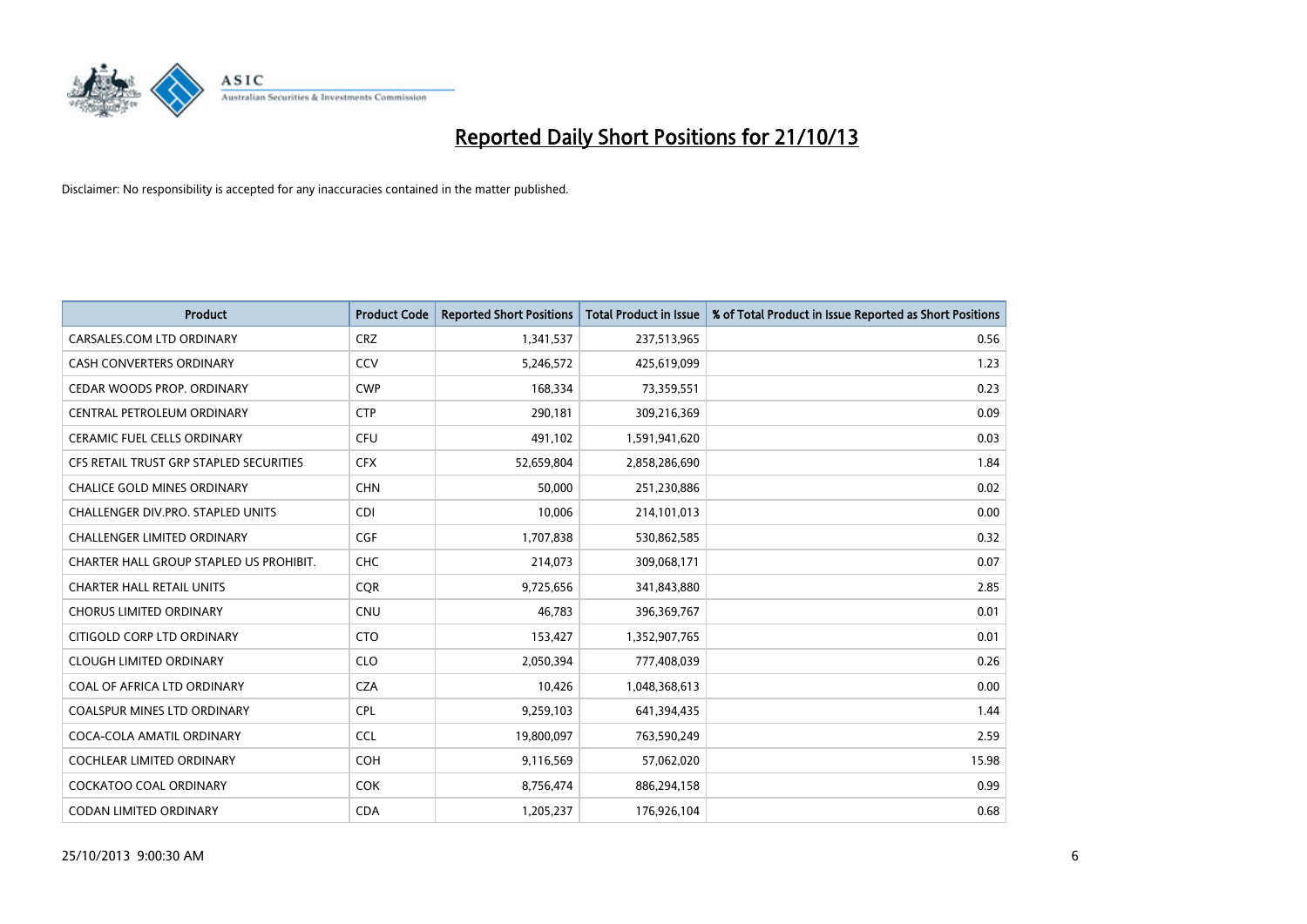

| Product                                 | <b>Product Code</b> | <b>Reported Short Positions</b> | <b>Total Product in Issue</b> | % of Total Product in Issue Reported as Short Positions |
|-----------------------------------------|---------------------|---------------------------------|-------------------------------|---------------------------------------------------------|
| COFFEY INTERNATIONAL ORDINARY           | <b>COF</b>          | 18,921                          | 255,833,165                   | 0.01                                                    |
| <b>COKAL LTD ORDINARY</b>               | <b>CKA</b>          | 296,396                         | 455,421,892                   | 0.07                                                    |
| <b>COLLECTION HOUSE ORDINARY</b>        | <b>CLH</b>          | 1,205,465                       | 128,150,198                   | 0.94                                                    |
| <b>COLLINS FOODS LTD ORDINARY</b>       | <b>CKF</b>          | 22,000                          | 93,000,003                    | 0.02                                                    |
| COMMONWEALTH BANK, ORDINARY             | <b>CBA</b>          | 5,209,297                       | 1,611,928,836                 | 0.32                                                    |
| COMMONWEALTH PROP ORDINARY UNITS        | <b>CPA</b>          | 9,546,431                       | 2,347,003,413                 | 0.41                                                    |
| <b>COMPASS RESOURCES ORDINARY</b>       | <b>CMR</b>          | 7,472                           | 1,403,744,100                 | 0.00                                                    |
| <b>COMPUTERSHARE LTD ORDINARY</b>       | <b>CPU</b>          | 11,887,529                      | 556,203,079                   | 2.14                                                    |
| COOPER ENERGY LTD ORDINARY              | <b>COE</b>          | 29,299                          | 329,099,922                   | 0.01                                                    |
| CORP TRAVEL LIMITED ORDINARY            | <b>CTD</b>          | 255,793                         | 78,246,245                    | 0.33                                                    |
| <b>CREDIT CORP GROUP ORDINARY</b>       | <b>CCP</b>          | 33,343                          | 46,131,882                    | 0.07                                                    |
| <b>CROMWELL PROP STAPLED SECURITIES</b> | <b>CMW</b>          | 11,166,257                      | 1,719,157,262                 | 0.65                                                    |
| <b>CROWE HORWATH AUS ORDINARY</b>       | <b>CRH</b>          | 2,645,808                       | 269,665,096                   | 0.98                                                    |
| <b>CROWN LIMITED ORDINARY</b>           | <b>CWN</b>          | 2,618,392                       | 728,394,185                   | 0.36                                                    |
| <b>CSG LIMITED ORDINARY</b>             | CSV                 | 343,512                         | 278,973,075                   | 0.12                                                    |
| <b>CSL LIMITED ORDINARY</b>             | <b>CSL</b>          | 353,511                         | 486,908,913                   | 0.07                                                    |
| <b>CSR LIMITED ORDINARY</b>             | <b>CSR</b>          | 33,150,276                      | 506,000,315                   | 6.55                                                    |
| <b>CUDECO LIMITED ORDINARY</b>          | <b>CDU</b>          | 8,865,939                       | 205,017,174                   | 4.32                                                    |
| DART ENERGY LTD ORDINARY                | <b>DTE</b>          | 6,443,655                       | 1,108,251,519                 | 0.58                                                    |
| DATA#3 LIMITED ORDINARY                 | <b>DTL</b>          | 58,853                          | 153,974,950                   | 0.04                                                    |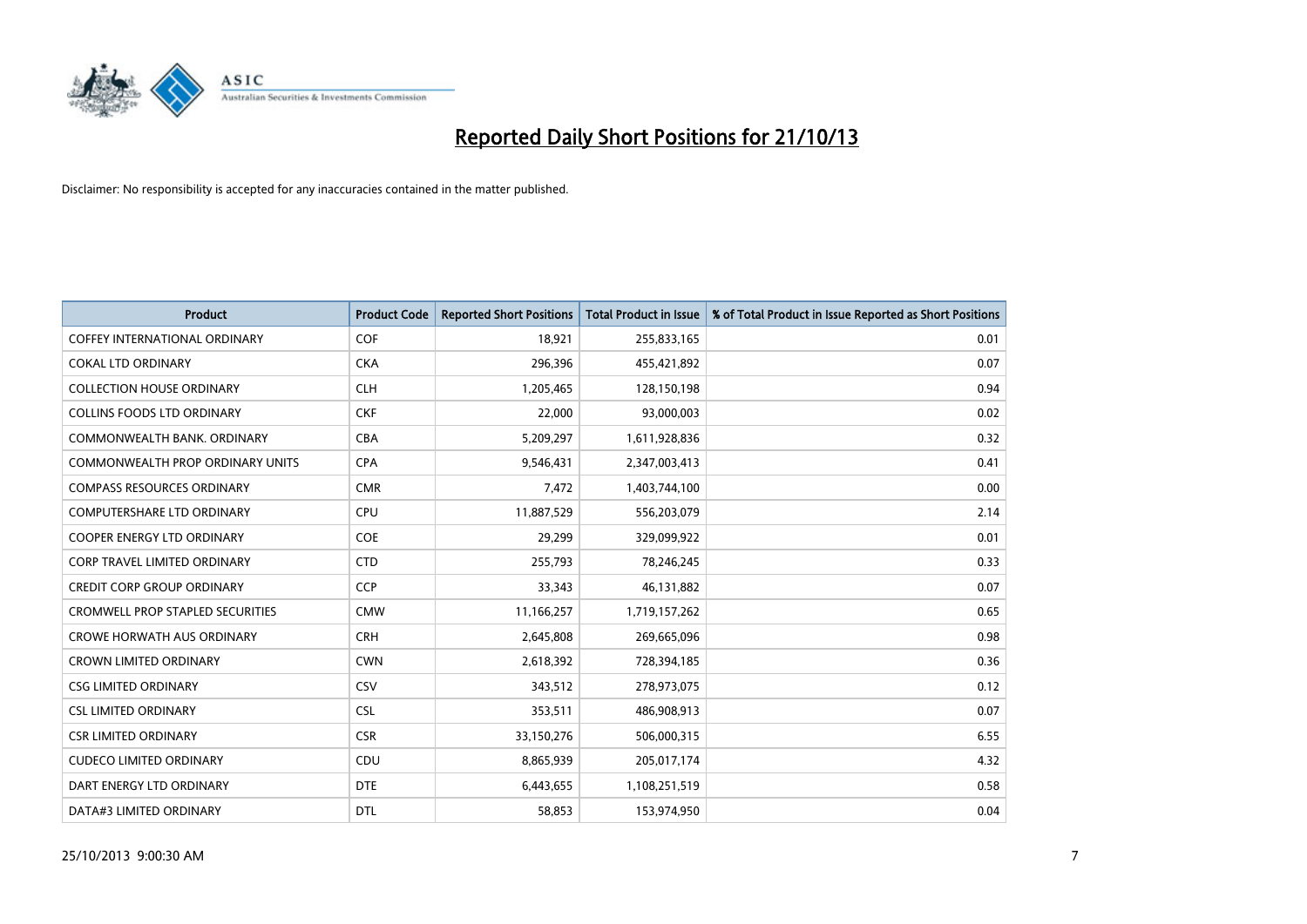

| <b>Product</b>                       | <b>Product Code</b> | <b>Reported Short Positions</b> | <b>Total Product in Issue</b> | % of Total Product in Issue Reported as Short Positions |
|--------------------------------------|---------------------|---------------------------------|-------------------------------|---------------------------------------------------------|
| DAVID JONES LIMITED ORDINARY         | <b>DJS</b>          | 61,386,394                      | 535,002,401                   | 11.47                                                   |
| <b>DECMIL GROUP LIMITED ORDINARY</b> | <b>DCG</b>          | 3,683,154                       | 168,657,794                   | 2.18                                                    |
| DEEP YELLOW LIMITED ORDINARY         | <b>DYL</b>          | 100,002                         | 1,562,794,247                 | 0.01                                                    |
| DEXUS PROPERTY GROUP STAPLED UNITS   | <b>DXS</b>          | 44,396,414                      | 4,628,228,426                 | 0.96                                                    |
| DISCOVERY METALS LTD ORDINARY        | <b>DML</b>          | 4,812,924                       | 560,034,418                   | 0.86                                                    |
| DOMINO PIZZA ENTERPR ORDINARY        | <b>DMP</b>          | 394,054                         | 85,855,713                    | 0.46                                                    |
| DONACO INTERNATIONAL ORDINARY        | <b>DNA</b>          | 831,096                         | 371,731,146                   | 0.22                                                    |
| DOWNER EDI LIMITED ORDINARY          | <b>DOW</b>          | 11,732,021                      | 434,734,970                   | 2.70                                                    |
| DRILLSEARCH ENERGY ORDINARY          | <b>DLS</b>          | 13,449,798                      | 429,665,895                   | 3.13                                                    |
| DUET GROUP STAPLED US PROHIBIT.      | <b>DUE</b>          | 10,413,252                      | 1,237,195,531                 | 0.84                                                    |
| <b>DULUXGROUP LIMITED ORDINARY</b>   | <b>DLX</b>          | 1,706,644                       | 377,019,430                   | 0.45                                                    |
| DWS LTD ORDINARY                     | <b>DWS</b>          | 636,028                         | 132,362,763                   | 0.48                                                    |
| ECHO ENTERTAINMENT ORDINARY          | <b>EGP</b>          | 7,742,234                       | 825,672,730                   | 0.94                                                    |
| <b>ELDERS LIMITED ORDINARY</b>       | <b>ELD</b>          | 19,836,311                      | 455,013,329                   | 4.36                                                    |
| ELEMENTAL MINERALS ORDINARY          | <b>ELM</b>          | 2,959                           | 303,263,391                   | 0.00                                                    |
| <b>EMECO HOLDINGS ORDINARY</b>       | <b>EHL</b>          | 10,569,804                      | 599,675,707                   | 1.76                                                    |
| EMERGING LEADERS INV ORDINARY        | ELI                 | 1,670,097                       | 50,019,795                    | 3.34                                                    |
| <b>ENDEAVOUR MIN CORP CDI 1:1</b>    | <b>EVR</b>          | 396,193                         | 93,408,541                    | 0.42                                                    |
| <b>ENERGY DEVELOPMENTS ORDINARY</b>  | <b>ENE</b>          | 49                              | 161,941,561                   | 0.00                                                    |
| ENERGY RESOURCES ORDINARY 'A'        | ERA                 | 9,725,357                       | 517,725,062                   | 1.88                                                    |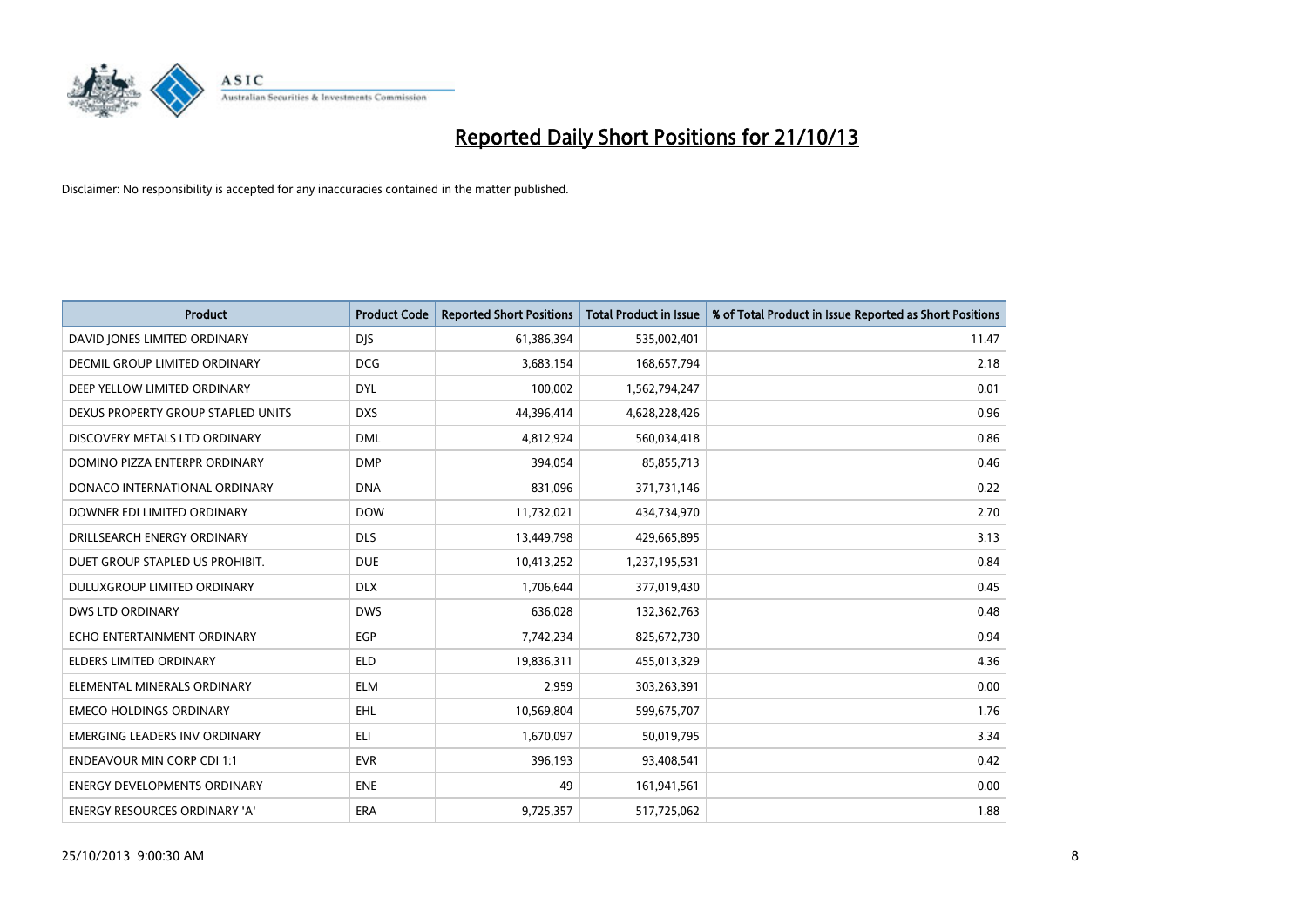

| <b>Product</b>                         | <b>Product Code</b> | <b>Reported Short Positions</b> | <b>Total Product in Issue</b> | % of Total Product in Issue Reported as Short Positions |
|----------------------------------------|---------------------|---------------------------------|-------------------------------|---------------------------------------------------------|
| <b>ENERGY WORLD CORPOR, ORDINARY</b>   | <b>EWC</b>          | 29,288,821                      | 1,734,166,672                 | 1.69                                                    |
| ENVESTRA LIMITED ORDINARY              | <b>ENV</b>          | 3,495,255                       | 1,796,808,474                 | 0.19                                                    |
| EQUATORIAL RES LTD ORDINARY            | EQX                 | 8                               | 121,885,353                   | 0.00                                                    |
| ERM POWER LIMITED ORDINARY             | <b>EPW</b>          | 48,840                          | 208,116,807                   | 0.02                                                    |
| ESERVGLOBAL LIMITED ORDINARY           | ESV                 | 7,931,177                       | 249,045,997                   | 3.18                                                    |
| EVOLUTION MINING LTD ORDINARY          | <b>EVN</b>          | 19,654,335                      | 708,652,367                   | 2.77                                                    |
| FAIRFAX MEDIA LTD ORDINARY             | <b>FXJ</b>          | 253,911,272                     | 2,351,955,725                 | 10.80                                                   |
| <b>FAR LTD ORDINARY</b>                | <b>FAR</b>          | 25,127,421                      | 2,499,846,742                 | 1.01                                                    |
| FEDERATION CNTRES ORD/UNIT STAPLED SEC | <b>FDC</b>          | 3,658,589                       | 1,427,641,565                 | 0.26                                                    |
| FINBAR GROUP LIMITED ORDINARY          | <b>FRI</b>          | 10,538                          | 220,847,184                   | 0.00                                                    |
| FISHER & PAYKEL H. ORDINARY            | <b>FPH</b>          | 241,002                         | 546,837,209                   | 0.04                                                    |
| FKP PROPERTY GROUP STAPLED SECURITIES  | <b>FKP</b>          | 9,403,953                       | 321,578,705                   | 2.92                                                    |
| FLEETWOOD CORP ORDINARY                | <b>FWD</b>          | 2,823,419                       | 60,522,619                    | 4.67                                                    |
| FLETCHER BUILDING ORDINARY             | <b>FBU</b>          | 3,294,678                       | 686,096,427                   | 0.48                                                    |
| FLEXIGROUP LIMITED ORDINARY            | <b>FXL</b>          | 203,534                         | 303,385,394                   | 0.07                                                    |
| <b>FLIGHT CENTRE ORDINARY</b>          | <b>FLT</b>          | 2,981,828                       | 100,527,011                   | 2.97                                                    |
| FLINDERS MINES LTD ORDINARY            | <b>FMS</b>          | 2,917,445                       | 1,824,843,676                 | 0.16                                                    |
| FOCUS MINERALS LTD ORDINARY            | <b>FML</b>          | 31,959,985                      | 9,137,375,877                 | 0.35                                                    |
| FONTERRA SHARE FUND ORDINARY UNITS     | <b>FSF</b>          | 37,859                          | 106,151,733                   | 0.04                                                    |
| <b>FORGE GROUP LIMITED ORDINARY</b>    | FGE                 | 1,246,772                       | 86,169,014                    | 1.45                                                    |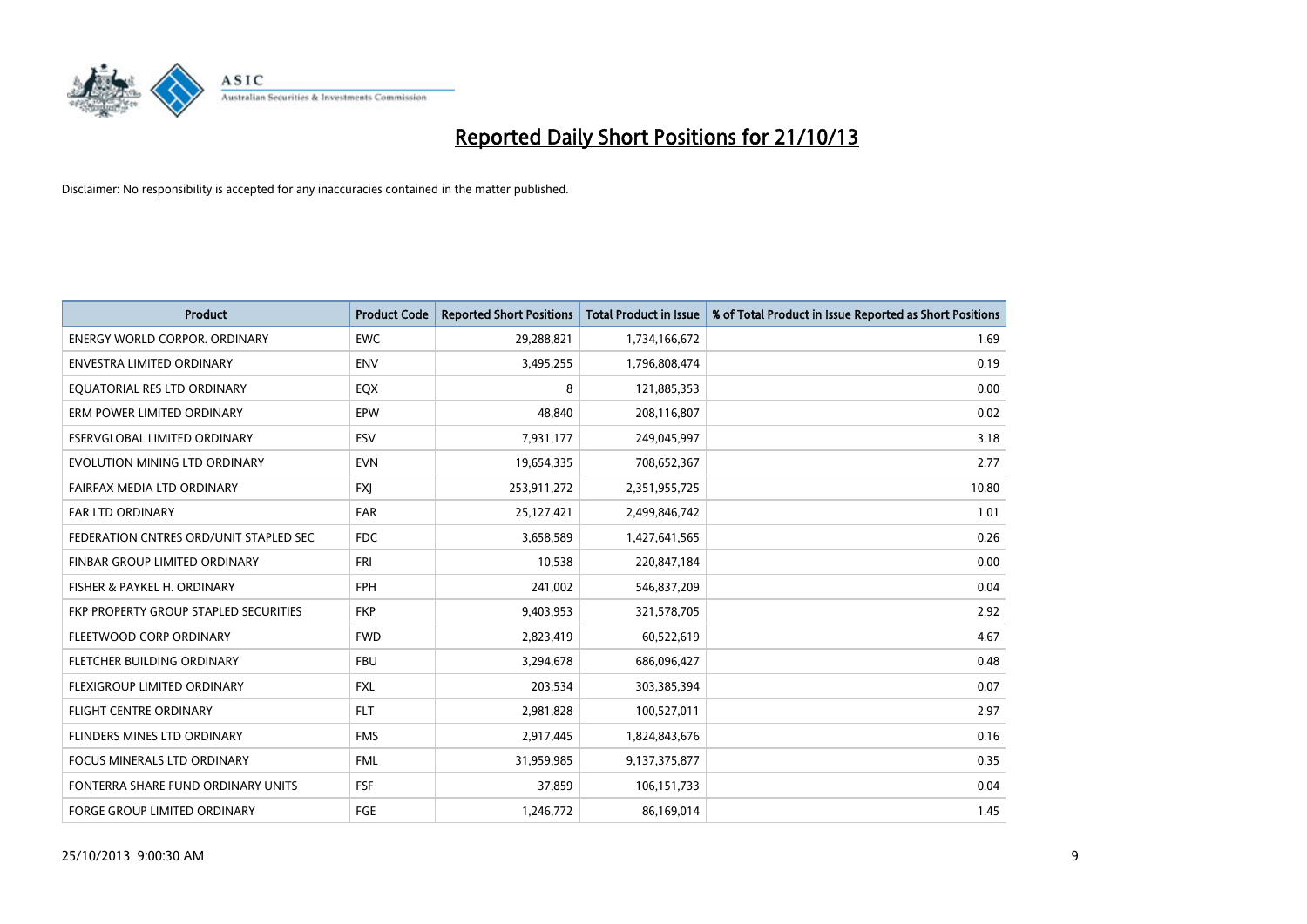

| <b>Product</b>                                   | <b>Product Code</b> | <b>Reported Short Positions</b> | <b>Total Product in Issue</b> | % of Total Product in Issue Reported as Short Positions |
|--------------------------------------------------|---------------------|---------------------------------|-------------------------------|---------------------------------------------------------|
| FORTESCUE METALS GRP ORDINARY                    | <b>FMG</b>          | 181,559,454                     | 3,113,798,151                 | 5.83                                                    |
| <b>G.U.D. HOLDINGS ORDINARY</b>                  | <b>GUD</b>          | 6,293,872                       | 71,341,319                    | 8.82                                                    |
| <b>G8 EDUCATION LIMITED ORDINARY</b>             | <b>GEM</b>          | 1,599,313                       | 300,302,719                   | 0.53                                                    |
| <b>GALAXY RESOURCES ORDINARY</b>                 | GXY                 | 12,652,848                      | 1,007,464,921                 | 1.26                                                    |
| <b>GENETIC TECHNOLOGIES ORDINARY</b>             | <b>GTG</b>          | 182,610                         | 565,749,677                   | 0.03                                                    |
| <b>GEODYNAMICS LIMITED ORDINARY</b>              | GDY                 | 1,050                           | 406,452,608                   | 0.00                                                    |
| GI DYNAMICS, INC CDI US PROHIBITED               | GID                 | 8,046                           | 393,043,620                   | 0.00                                                    |
| <b>GINDALBIE METALS LTD ORDINARY</b>             | GBG                 | 54,252,620                      | 1,493,054,193                 | 3.63                                                    |
| <b>GOODMAN FIELDER, ORDINARY</b>                 | GFF                 | 30,619,850                      | 1,955,559,207                 | 1.57                                                    |
| <b>GOODMAN GROUP STAPLED</b>                     | <b>GMG</b>          | 6,780,002                       | 1,718,742,809                 | 0.39                                                    |
| <b>GPT GROUP STAPLED SEC.</b>                    | GPT                 | 8,240,704                       | 1,694,888,638                 | 0.49                                                    |
| <b>GRAINCORP LIMITED A CLASS ORDINARY</b>        | <b>GNC</b>          | 387,060                         | 228,855,628                   | 0.17                                                    |
| <b>GRANGE RESOURCES, ORDINARY</b>                | <b>GRR</b>          | 5,513,428                       | 1,156,492,195                 | 0.48                                                    |
| <b>GREENCROSS LIMITED ORDINARY</b>               | <b>GXL</b>          | 2,579                           | 37,535,276                    | 0.01                                                    |
| <b>GREENLAND MIN EN LTD ORDINARY</b>             | GGG                 | 5,484,884                       | 573,617,440                   | 0.96                                                    |
| <b>GROWTHPOINT PROPERTY ORD/UNIT STAPLED SEC</b> | GOZ                 | 106,265                         | 414,410,218                   | 0.03                                                    |
| <b>GRYPHON MINERALS LTD ORDINARY</b>             | GRY                 | 7,420,016                       | 400,691,164                   | 1.85                                                    |
| <b>GUILDFORD COAL LTD ORDINARY</b>               | <b>GUF</b>          | 312,215                         | 635,046,899                   | 0.05                                                    |
| <b>GUIARAT NRE COAL LTD ORDINARY</b>             | <b>GNM</b>          | 158,960                         | 1,376,138,678                 | 0.01                                                    |
| <b>GWA GROUP LTD ORDINARY</b>                    | <b>GWA</b>          | 14,569,729                      | 306,533,770                   | 4.75                                                    |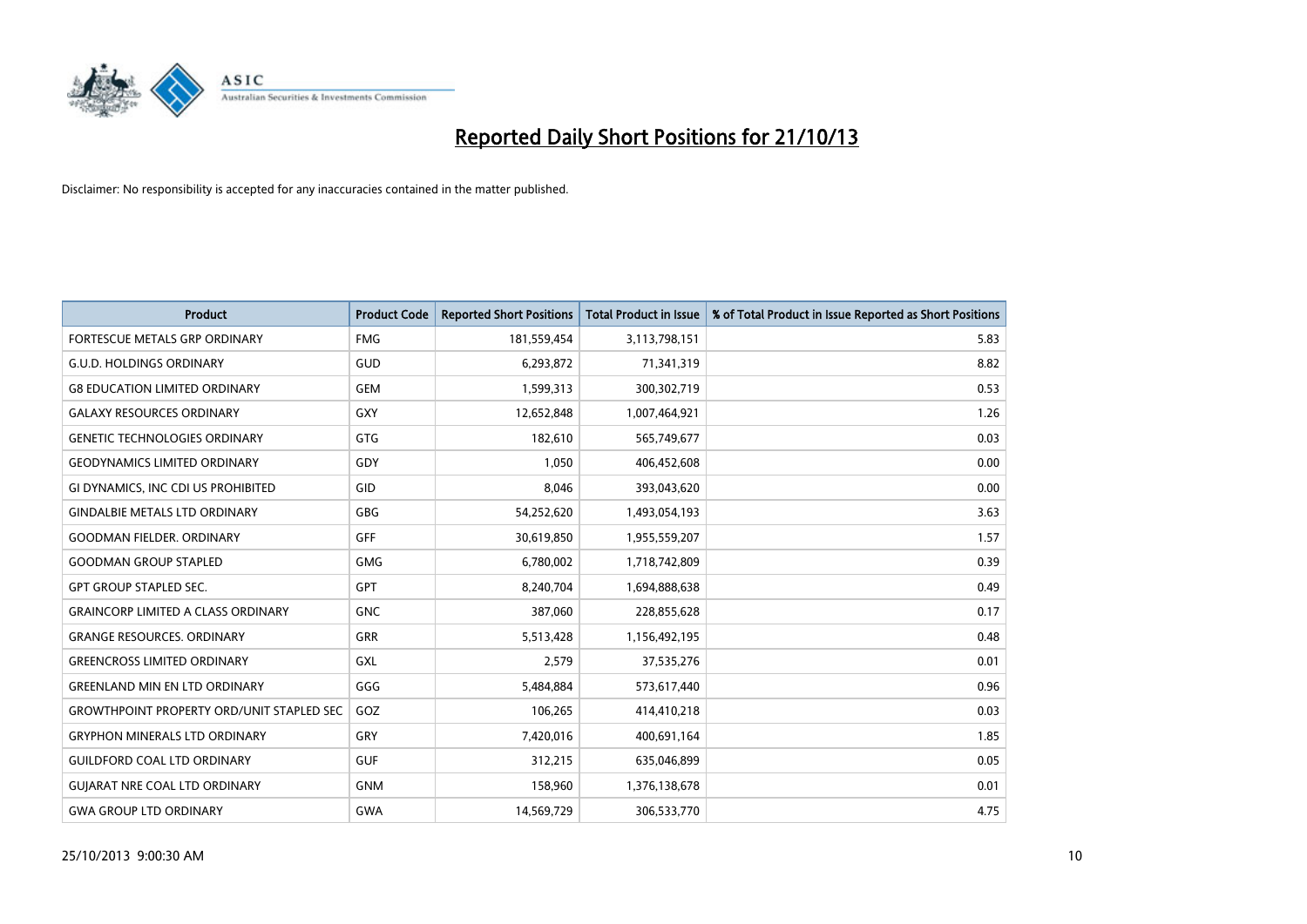

| <b>Product</b>                      | <b>Product Code</b> | <b>Reported Short Positions</b> | <b>Total Product in Issue</b> | % of Total Product in Issue Reported as Short Positions |
|-------------------------------------|---------------------|---------------------------------|-------------------------------|---------------------------------------------------------|
| HARVEY NORMAN ORDINARY              | <b>HVN</b>          | 60,410,880                      | 1,062,316,784                 | 5.69                                                    |
| HENDERSON GROUP CDI 1:1             | <b>HGG</b>          | 890,481                         | 737,836,207                   | 0.12                                                    |
| HFA HOLDINGS LIMITED ORDINARY       | <b>HFA</b>          | 3,863                           | 118,738,157                   | 0.00                                                    |
| <b>HIGHLANDS PACIFIC ORDINARY</b>   | <b>HIG</b>          | 500,001                         | 789,344,774                   | 0.06                                                    |
| HILLGROVE RES LTD ORDINARY          | <b>HGO</b>          | 5,802,701                       | 1,178,460,221                 | 0.49                                                    |
| HILLS HOLDINGS LTD ORDINARY         | <b>HIL</b>          | 60,412                          | 243,740,241                   | 0.02                                                    |
| HORIZON OIL LIMITED ORDINARY        | <b>HZN</b>          | 73,776,334                      | 1,301,147,932                 | 5.67                                                    |
| HOT CHILI LTD ORDINARY              | <b>HCH</b>          | 10,000                          | 333,854,386                   | 0.00                                                    |
| <b>ICON ENERGY LIMITED ORDINARY</b> | <b>ICN</b>          | 4,647                           | 535,455,958                   | 0.00                                                    |
| <b>IINET LIMITED ORDINARY</b>       | <b>IIN</b>          | 1,465,651                       | 161,238,847                   | 0.91                                                    |
| ILUKA RESOURCES ORDINARY            | ILU                 | 39,611,423                      | 418,700,517                   | 9.46                                                    |
| <b>IMDEX LIMITED ORDINARY</b>       | <b>IMD</b>          | 3,752,278                       | 210,473,188                   | 1.78                                                    |
| IMF (AUSTRALIA) LTD ORDINARY        | <b>IMF</b>          | 3,326,800                       | 141,690,778                   | 2.35                                                    |
| <b>INCITEC PIVOT ORDINARY</b>       | IPL                 | 27,107,293                      | 1,628,730,107                 | 1.66                                                    |
| <b>INDEPENDENCE GROUP ORDINARY</b>  | <b>IGO</b>          | 3,899,617                       | 233,323,905                   | 1.67                                                    |
| INDOPHIL RESOURCES ORDINARY         | <b>IRN</b>          | 345,625                         | 1,203,146,194                 | 0.03                                                    |
| INFIGEN ENERGY STAPLED SECURITIES   | <b>IFN</b>          | 4,235,036                       | 764,993,434                   | 0.55                                                    |
| <b>INFOMEDIA LTD ORDINARY</b>       | <b>IFM</b>          | 324,403                         | 304,953,155                   | 0.11                                                    |
| INGENIA GROUP STAPLED SECURITIES    | <b>INA</b>          | 1,076,112                       | 676,240,232                   | 0.16                                                    |
| INOVA RESOURCES LTD ORDINARY        | <b>IVA</b>          | 75,258                          | 729,665,661                   | 0.01                                                    |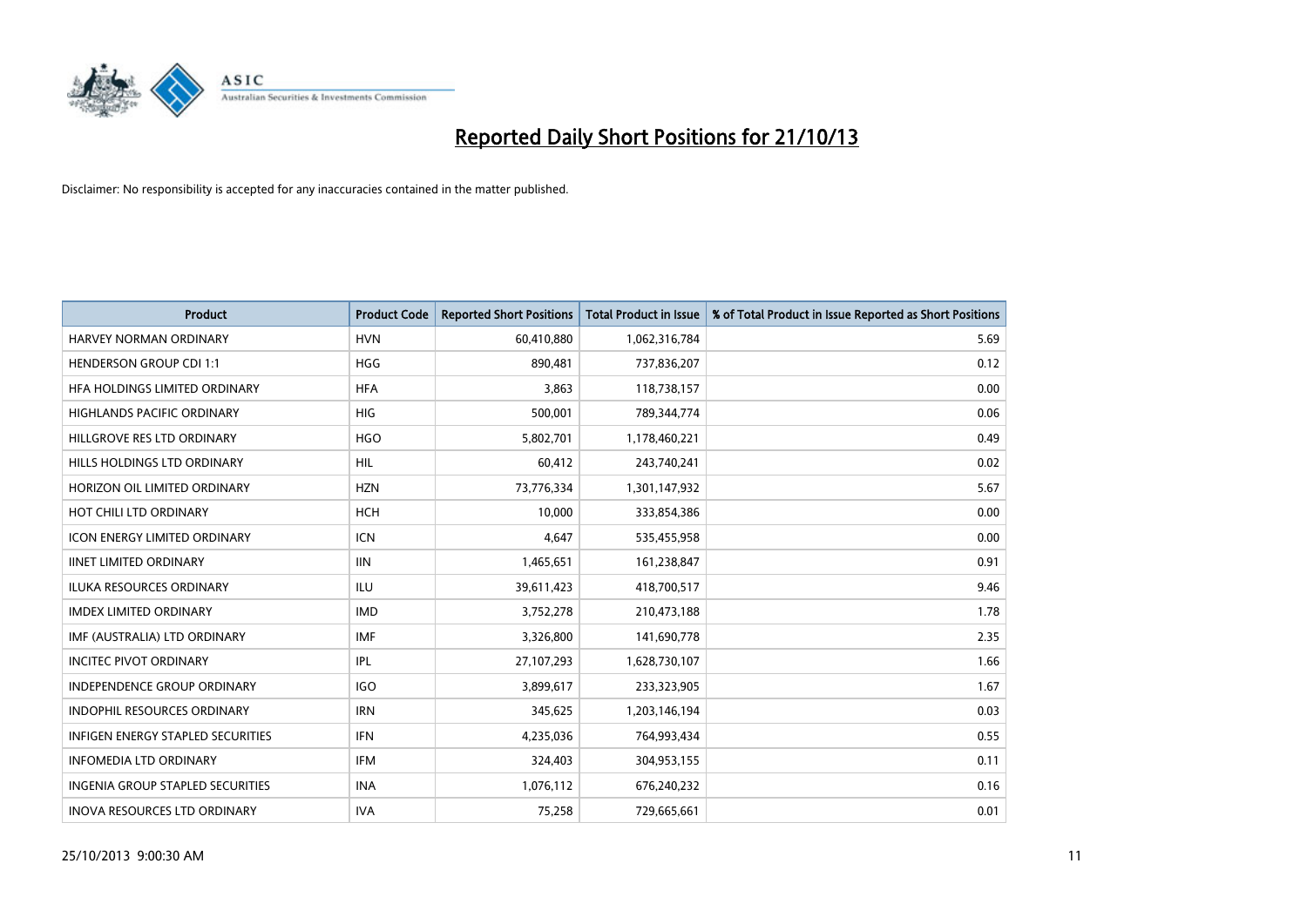

| <b>Product</b>                                  | <b>Product Code</b> | <b>Reported Short Positions</b> | <b>Total Product in Issue</b> | % of Total Product in Issue Reported as Short Positions |
|-------------------------------------------------|---------------------|---------------------------------|-------------------------------|---------------------------------------------------------|
| <b>INSURANCE AUSTRALIA ORDINARY</b>             | <b>IAG</b>          | 8,814,339                       | 2,079,034,021                 | 0.42                                                    |
| <b>INTREPID MINES ORDINARY</b>                  | <b>IAU</b>          | 21,258,775                      | 556,273,428                   | 3.82                                                    |
| <b>INVESTA OFFICE FUND STAPLED SECURITIES</b>   | <b>IOF</b>          | 658,815                         | 614,047,458                   | 0.11                                                    |
| <b>INVOCARE LIMITED ORDINARY</b>                | <b>IVC</b>          | 7,060,347                       | 110,030,298                   | 6.42                                                    |
| <b>IOOF HOLDINGS LTD ORDINARY</b>               | IFL                 | 1,809,335                       | 232,118,034                   | 0.78                                                    |
| <b>IPROPERTY GROUP LTD ORDINARY</b>             | <b>IPP</b>          | 61,447                          | 181,398,426                   | 0.03                                                    |
| <b>IRESS LIMITED ORDINARY</b>                   | <b>IRE</b>          | 347,683                         | 158,585,126                   | 0.22                                                    |
| <b>IRON ORE HOLDINGS ORDINARY</b>               | <b>IOH</b>          | 26,197                          | 161,174,005                   | 0.02                                                    |
| <b>ISELECT LTD ORDINARY</b>                     | <b>ISU</b>          | 1,635,866                       | 259,964,894                   | 0.63                                                    |
| <b>JAMES HARDIE INDUST CHESS DEPOSITARY INT</b> | <b>IHX</b>          | 8,323,434                       | 442,685,722                   | 1.88                                                    |
| <b>JB HI-FI LIMITED ORDINARY</b>                | <b>JBH</b>          | 8,354,523                       | 99,917,963                    | 8.36                                                    |
| <b>JUMBO INTERACTIVE ORDINARY</b>               | <b>JIN</b>          | 9,000                           | 43,552,560                    | 0.02                                                    |
| <b>KAGARA LTD ORDINARY</b>                      | KZL                 | 3,385,466                       | 798,953,117                   | 0.42                                                    |
| KAROON GAS AUSTRALIA ORDINARY                   | <b>KAR</b>          | 868,535                         | 255,841,581                   | 0.34                                                    |
| KATHMANDU HOLD LTD ORDINARY                     | <b>KMD</b>          | 23,308                          | 200,215,894                   | 0.01                                                    |
| <b>KBL MINING LIMITED ORDINARY</b>              | KBL                 | 1,820                           | 393,535,629                   | 0.00                                                    |
| KINGSGATE CONSOLID. ORDINARY                    | <b>KCN</b>          | 15,773,440                      | 152,284,777                   | 10.36                                                   |
| KINGSROSE MINING LTD ORDINARY                   | <b>KRM</b>          | 500,590                         | 335,753,851                   | 0.15                                                    |
| LEIGHTON HOLDINGS ORDINARY                      | LEI                 | 23,091,978                      | 337,235,188                   | 6.85                                                    |
| LEND LEASE GROUP UNIT/ORD STAPLED               | <b>LLC</b>          | 2,882,013                       | 576,712,337                   | 0.50                                                    |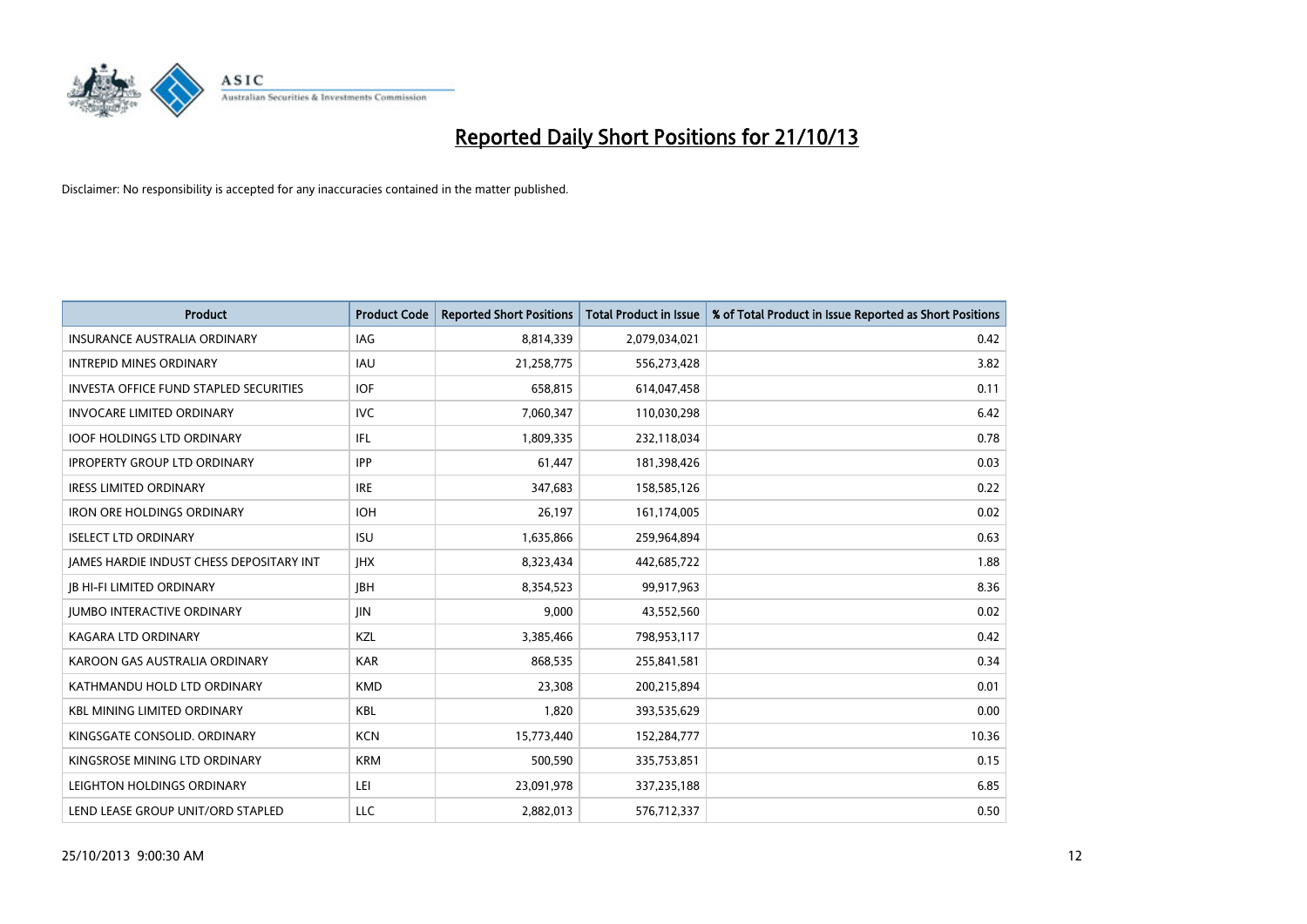

| <b>Product</b>                        | <b>Product Code</b> | <b>Reported Short Positions</b> | <b>Total Product in Issue</b> | % of Total Product in Issue Reported as Short Positions |
|---------------------------------------|---------------------|---------------------------------|-------------------------------|---------------------------------------------------------|
| LINC ENERGY LTD ORDINARY              | <b>LNC</b>          | 15,771,252                      | 518,687,562                   | 3.04                                                    |
| LONESTAR RESO LTD ORDINARY            | <b>LNR</b>          | 4,792                           | 697,187,211                   | 0.00                                                    |
| LYCOPODIUM LIMITED ORDINARY           | <b>LYL</b>          | 90                              | 38,955,103                    | 0.00                                                    |
| LYNAS CORPORATION ORDINARY            | <b>LYC</b>          | 189,552,176                     | 1,961,060,594                 | 9.67                                                    |
| <b>M2 TELECOMMUNICATION ORDINARY</b>  | <b>MTU</b>          | 7,687,750                       | 178,573,822                   | 4.31                                                    |
| MACA LIMITED ORDINARY                 | <b>MLD</b>          | 3,865                           | 172,500,000                   | 0.00                                                    |
| MACMAHON HOLDINGS ORDINARY            | MAH                 | 1,155,148                       | 1,261,699,966                 | 0.09                                                    |
| MACO ATLAS ROADS GRP ORDINARY STAPLED | <b>MOA</b>          | 16,045,465                      | 487,230,540                   | 3.29                                                    |
| MACQUARIE GROUP LTD ORDINARY          | <b>MOG</b>          | 2,441,355                       | 339,888,036                   | 0.72                                                    |
| MACQUARIE TELECOM GP ORDINARY         | MAQ                 | 3,972                           | 20,967,121                    | 0.02                                                    |
| MAGELLAN FIN GRP LTD ORDINARY         | <b>MFG</b>          | 591,493                         | 155,186,117                   | 0.38                                                    |
| <b>MATRIX C &amp; E LTD ORDINARY</b>  | <b>MCE</b>          | 2,909,098                       | 94,555,428                    | 3.08                                                    |
| <b>MAVERICK DRILLING ORDINARY</b>     | <b>MAD</b>          | 9,908,556                       | 452,726,751                   | 2.19                                                    |
| <b>MAXITRANS INDUSTRIES ORDINARY</b>  | <b>MXI</b>          | 228,351                         | 183,993,392                   | 0.12                                                    |
| MAYNE PHARMA LTD ORDINARY             | <b>MYX</b>          | 1,699,308                       | 563,459,968                   | 0.30                                                    |
| MCMILLAN SHAKESPEARE ORDINARY         | <b>MMS</b>          | 902,225                         | 74,523,965                    | 1.21                                                    |
| MEDUSA MINING LTD ORDINARY            | <b>MML</b>          | 2,548,548                       | 188,903,911                   | 1.35                                                    |
| MEO AUSTRALIA LTD ORDINARY            | <b>MEO</b>          | 10,845                          | 627,264,587                   | 0.00                                                    |
| <b>MERMAID MARINE ORDINARY</b>        | <b>MRM</b>          | 710,099                         | 232,652,241                   | 0.31                                                    |
| MESOBLAST LIMITED ORDINARY            | <b>MSB</b>          | 18,570,932                      | 317,350,901                   | 5.85                                                    |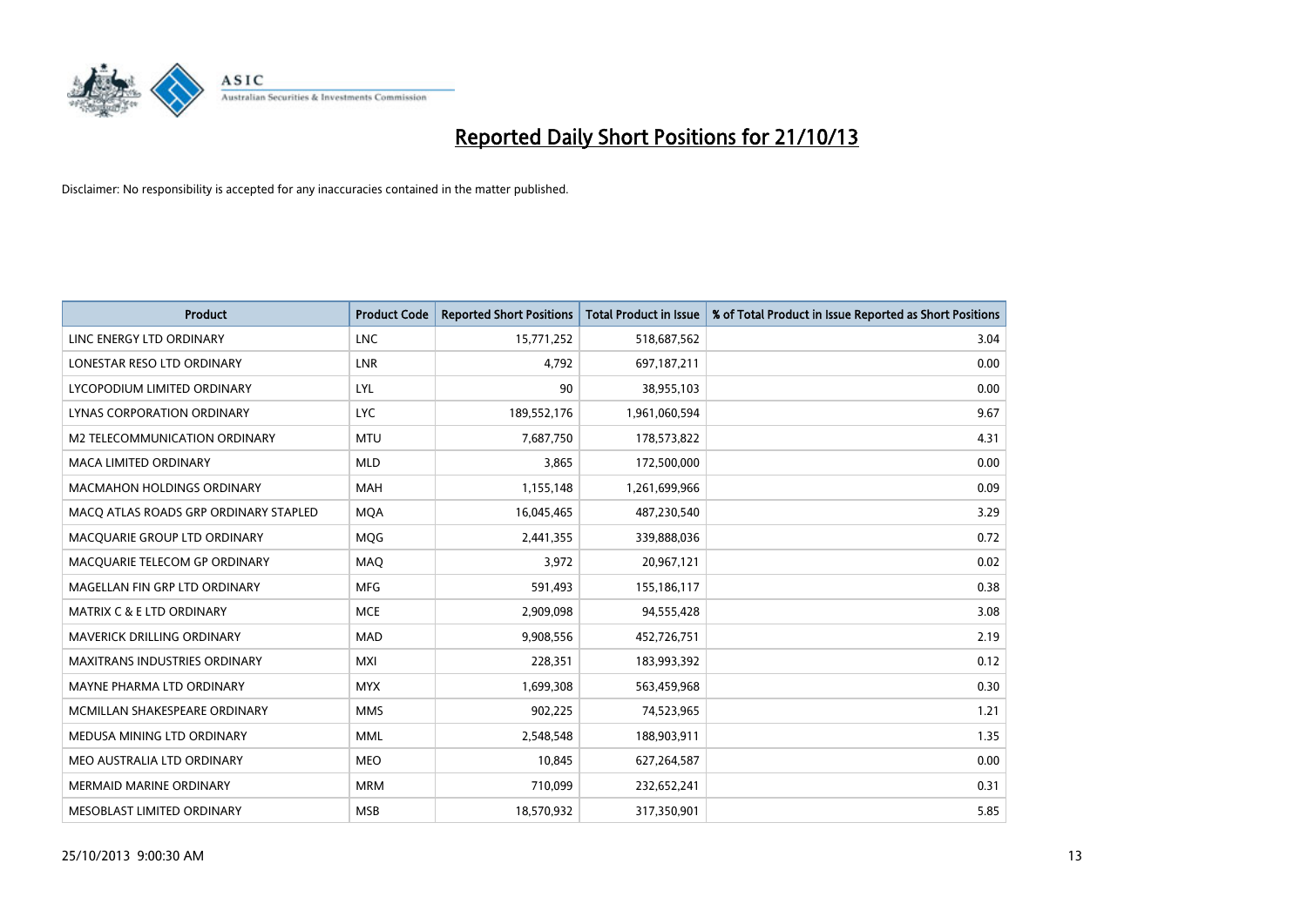

| <b>Product</b>                         | <b>Product Code</b> | <b>Reported Short Positions</b> | <b>Total Product in Issue</b> | % of Total Product in Issue Reported as Short Positions |
|----------------------------------------|---------------------|---------------------------------|-------------------------------|---------------------------------------------------------|
| METALS X LIMITED ORDINARY              | <b>MLX</b>          | 77,960                          | 1,652,636,110                 | 0.00                                                    |
| METCASH LIMITED ORDINARY               | <b>MTS</b>          | 87,730,955                      | 880,704,786                   | 9.96                                                    |
| METMINCO LIMITED ORDINARY              | <b>MNC</b>          | 997,926                         | 1,749,543,023                 | 0.06                                                    |
| MICLYN EXP OFFSHR ORDINARY             | <b>MIO</b>          | 108,860                         | 281,754,775                   | 0.04                                                    |
| MIGHTY RIVER POWER ORDINARY            | <b>MYT</b>          | 201,756                         | 1,400,000,094                 | 0.01                                                    |
| MILTON CORPORATION DEFERRED SETTLEMENT | <b>MLTDA</b>        | 32,750                          | 627,357,755                   | 0.01                                                    |
| MINCOR RESOURCES NL ORDINARY           | <b>MCR</b>          | 2,493,001                       | 188,208,274                   | 1.32                                                    |
| MINERAL DEPOSITS ORDINARY              | <b>MDL</b>          | 2,526,524                       | 83,538,786                    | 3.02                                                    |
| MINERAL RESOURCES, ORDINARY            | <b>MIN</b>          | 3,138,807                       | 185,987,992                   | 1.69                                                    |
| MIRABELA NICKEL LTD ORDINARY           | <b>MBN</b>          | 23,433,713                      | 876,801,147                   | 2.67                                                    |
| MIRVAC GROUP STAPLED SECURITIES        | <b>MGR</b>          | 2,083,465                       | 3,664,938,678                 | 0.06                                                    |
| MOBILE EMBRACE LTD ORDINARY            | <b>MBE</b>          | 3,500                           | 307,877,790                   | 0.00                                                    |
| MOLOPO ENERGY LTD ORDINARY             | <b>MPO</b>          | 172,365                         | 246,724,091                   | 0.07                                                    |
| MONADELPHOUS GROUP ORDINARY            | <b>MND</b>          | 13,481,319                      | 92,308,047                    | 14.60                                                   |
| MORTGAGE CHOICE LTD ORDINARY           | <b>MOC</b>          | 201,366                         | 123,431,282                   | 0.16                                                    |
| <b>MOUNT GIBSON IRON ORDINARY</b>      | <b>MGX</b>          | 12,052,732                      | 1,090,584,232                 | 1.11                                                    |
| MULTIPLEX SITES SITES                  | <b>MXUPA</b>        | 1,299                           | 4,500,000                     | 0.03                                                    |
| MURCHISON METALS LTD ORDINARY          | <b>MMX</b>          | 248,560                         | 450,497,346                   | 0.06                                                    |
| MYER HOLDINGS LTD ORDINARY             | <b>MYR</b>          | 84,576,044                      | 583,894,551                   | 14.48                                                   |
| <b>MYSTATE LIMITED ORDINARY</b>        | <b>MYS</b>          | 5,530                           | 87,177,445                    | 0.01                                                    |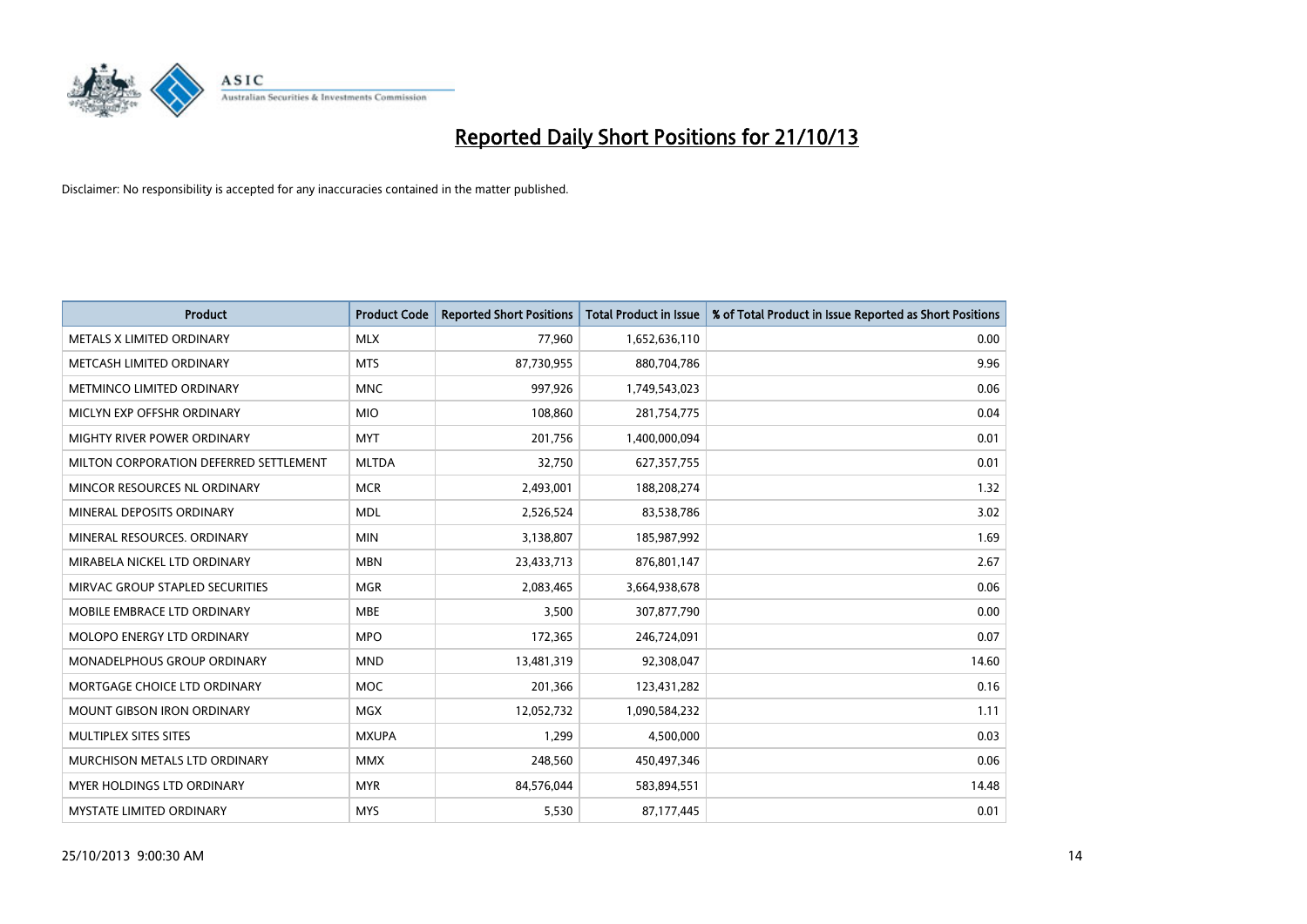

| <b>Product</b>                | <b>Product Code</b> | <b>Reported Short Positions</b> | <b>Total Product in Issue</b> | % of Total Product in Issue Reported as Short Positions |
|-------------------------------|---------------------|---------------------------------|-------------------------------|---------------------------------------------------------|
| NANOSONICS LIMITED ORDINARY   | <b>NAN</b>          | 52,239                          | 262,822,463                   | 0.02                                                    |
| NATIONAL AUST. BANK ORDINARY  | <b>NAB</b>          | 5,392,233                       | 2,348,902,914                 | 0.23                                                    |
| NAVITAS LIMITED ORDINARY      | <b>NVT</b>          | 1,465,625                       | 375,416,910                   | 0.39                                                    |
| NEON ENERGY LIMITED ORDINARY  | <b>NEN</b>          | 1,550,317                       | 553,037,848                   | 0.28                                                    |
| NEW HOPE CORPORATION ORDINARY | <b>NHC</b>          | 1,505,310                       | 830,715,225                   | 0.18                                                    |
| NEW STANDARD ENERGY ORDINARY  | <b>NSE</b>          | 322,032                         | 305,331,847                   | 0.11                                                    |
| NEWCREST MINING ORDINARY      | <b>NCM</b>          | 8,288,453                       | 766,510,971                   | 1.08                                                    |
| NEWS CORP A NON-VOTING CDI    | <b>NWSLV</b>        | 2,740,857                       | 4,087,188                     | 67.06                                                   |
| NEWS CORP B VOTING CDI        | <b>NWS</b>          | 2,229,264                       | 26,728,911                    | 8.34                                                    |
| NEWSAT LIMITED ORDINARY       | <b>NWT</b>          | 537,154                         | 573,865,283                   | 0.09                                                    |
| NEXTDC LIMITED ORDINARY       | <b>NXT</b>          | 6,281,084                       | 192,904,486                   | 3.26                                                    |
| NEXUS ENERGY LIMITED ORDINARY | <b>NXS</b>          | 986,740                         | 1,330,219,459                 | 0.07                                                    |
| NIB HOLDINGS LIMITED ORDINARY | <b>NHF</b>          | 4,501,601                       | 439,004,182                   | 1.03                                                    |
| NIDO PETROLEUM ORDINARY       | <b>NDO</b>          | 542,402                         | 2,046,650,968                 | 0.03                                                    |
| NOBLE MINERAL RES ORDINARY    | <b>NMG</b>          | 2,365,726                       | 666,397,952                   | 0.36                                                    |
| NORTHERN IRON LTD ORDINARY    | <b>NFE</b>          | 1,154,258                       | 484,405,314                   | 0.24                                                    |
| NORTHERN STAR ORDINARY        | NST                 | 4,896,149                       | 424,279,762                   | 1.15                                                    |
| NOVOGEN LIMITED ORDINARY      | <b>NRT</b>          | 121,491                         | 144,622,257                   | 0.08                                                    |
| NRW HOLDINGS LIMITED ORDINARY | <b>NWH</b>          | 14,936,349                      | 278,888,011                   | 5.36                                                    |
| NUCOAL RESOURCES LTD ORDINARY | <b>NCR</b>          | 90,001                          | 768,612,354                   | 0.01                                                    |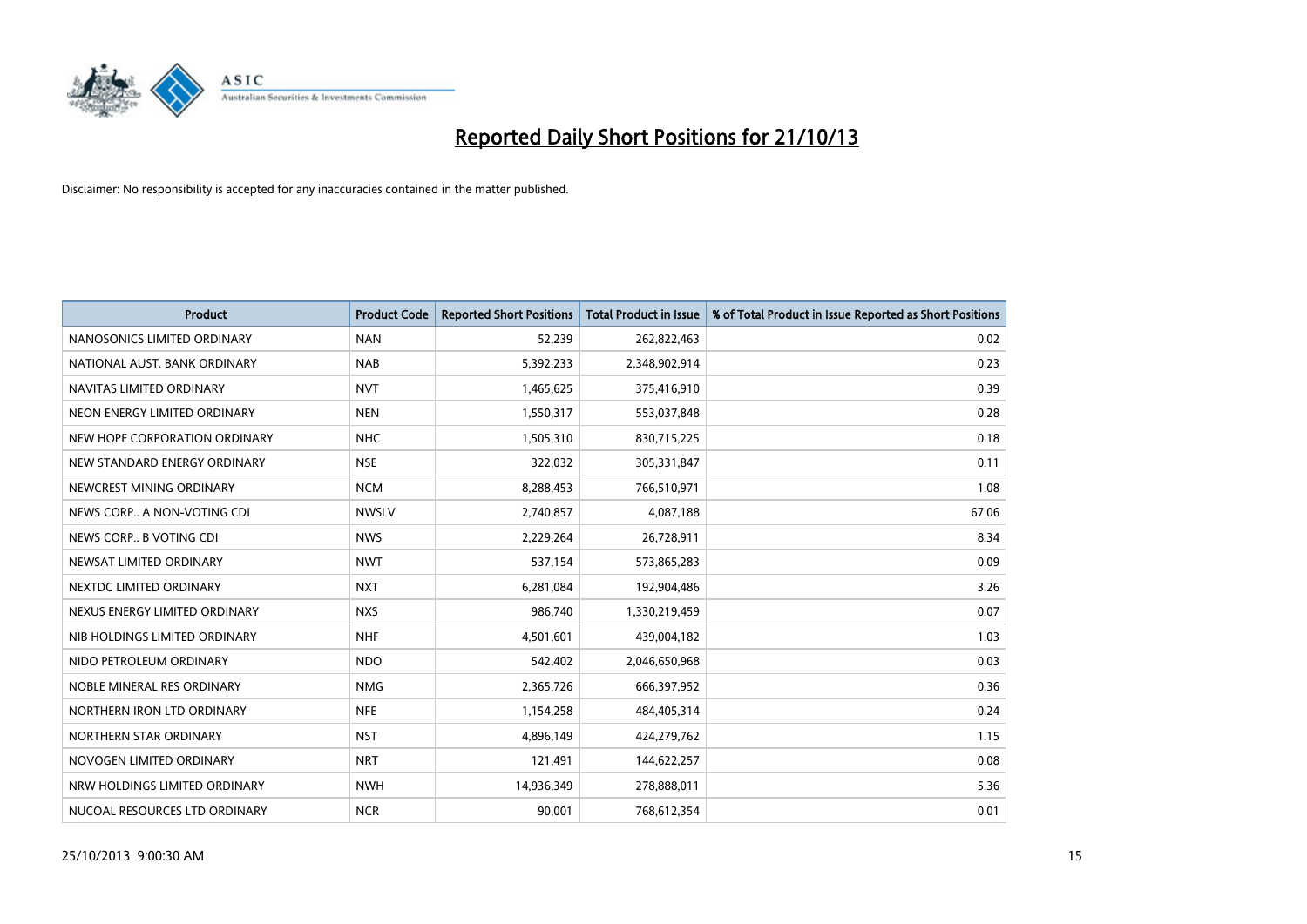

| <b>Product</b>                        | <b>Product Code</b> | <b>Reported Short Positions</b> | <b>Total Product in Issue</b> | % of Total Product in Issue Reported as Short Positions |
|---------------------------------------|---------------------|---------------------------------|-------------------------------|---------------------------------------------------------|
| NUFARM LIMITED ORDINARY               | <b>NUF</b>          | 14,138,884                      | 263,335,277                   | 5.37                                                    |
| OAKTON LIMITED ORDINARY               | <b>OKN</b>          | 35,002                          | 89,968,985                    | 0.04                                                    |
| OCEANAGOLD CORP. CHESS DEPOSITARY INT | <b>OGC</b>          | 672,688                         | 293,587,920                   | 0.23                                                    |
| OIL SEARCH LTD ORDINARY               | <b>OSH</b>          | 6,126,734                       | 1,343,361,150                 | 0.46                                                    |
| OM HOLDINGS LIMITED ORDINARY          | <b>OMH</b>          | 3,098,676                       | 733,423,337                   | 0.42                                                    |
| ORICA LIMITED ORDINARY                | ORI                 | 9,934,395                       | 368,203,632                   | 2.70                                                    |
| ORIGIN ENERGY ORDINARY                | <b>ORG</b>          | 7,697,155                       | 1,101,198,473                 | 0.70                                                    |
| OROCOBRE LIMITED ORDINARY             | <b>ORE</b>          | 293,010                         | 117,745,140                   | 0.25                                                    |
| OROTONGROUP LIMITED ORDINARY          | ORL                 | 368,504                         | 40,880,902                    | 0.90                                                    |
| <b>OSPREY MED INC CDI 2:1</b>         | <b>OSP</b>          | 200,000                         | 101,542,364                   | 0.20                                                    |
| OZ MINERALS ORDINARY                  | OZL                 | 10,396,906                      | 303,470,022                   | 3.43                                                    |
| PACIFIC BRANDS ORDINARY               | <b>PBG</b>          | 7,923,377                       | 912,915,695                   | 0.87                                                    |
| PALADIN ENERGY LTD ORDINARY           | <b>PDN</b>          | 83,887,658                      | 963,332,074                   | 8.71                                                    |
| PANAUST LIMITED ORDINARY              | <b>PNA</b>          | 3,325,103                       | 619,765,589                   | 0.54                                                    |
| PANORAMIC RESOURCES ORDINARY          | PAN                 | 177,301                         | 263,285,132                   | 0.07                                                    |
| PANTERRA GOLD LTD ORDINARY            | PGI                 |                                 | 761,580,455                   | 0.00                                                    |
| PAPERLINX LIMITED ORDINARY            | <b>PPX</b>          | 48,101                          | 609,280,761                   | 0.01                                                    |
| PAPILLON RES LTD ORDINARY             | PIR                 | 5,908,284                       | 337,944,210                   | 1.75                                                    |
| PATTIES FOODS LTD ORDINARY            | PFL                 | 56,373                          | 139,065,639                   | 0.04                                                    |
| PEET LIMITED ORDINARY                 | <b>PPC</b>          | 394,778                         | 433,389,348                   | 0.09                                                    |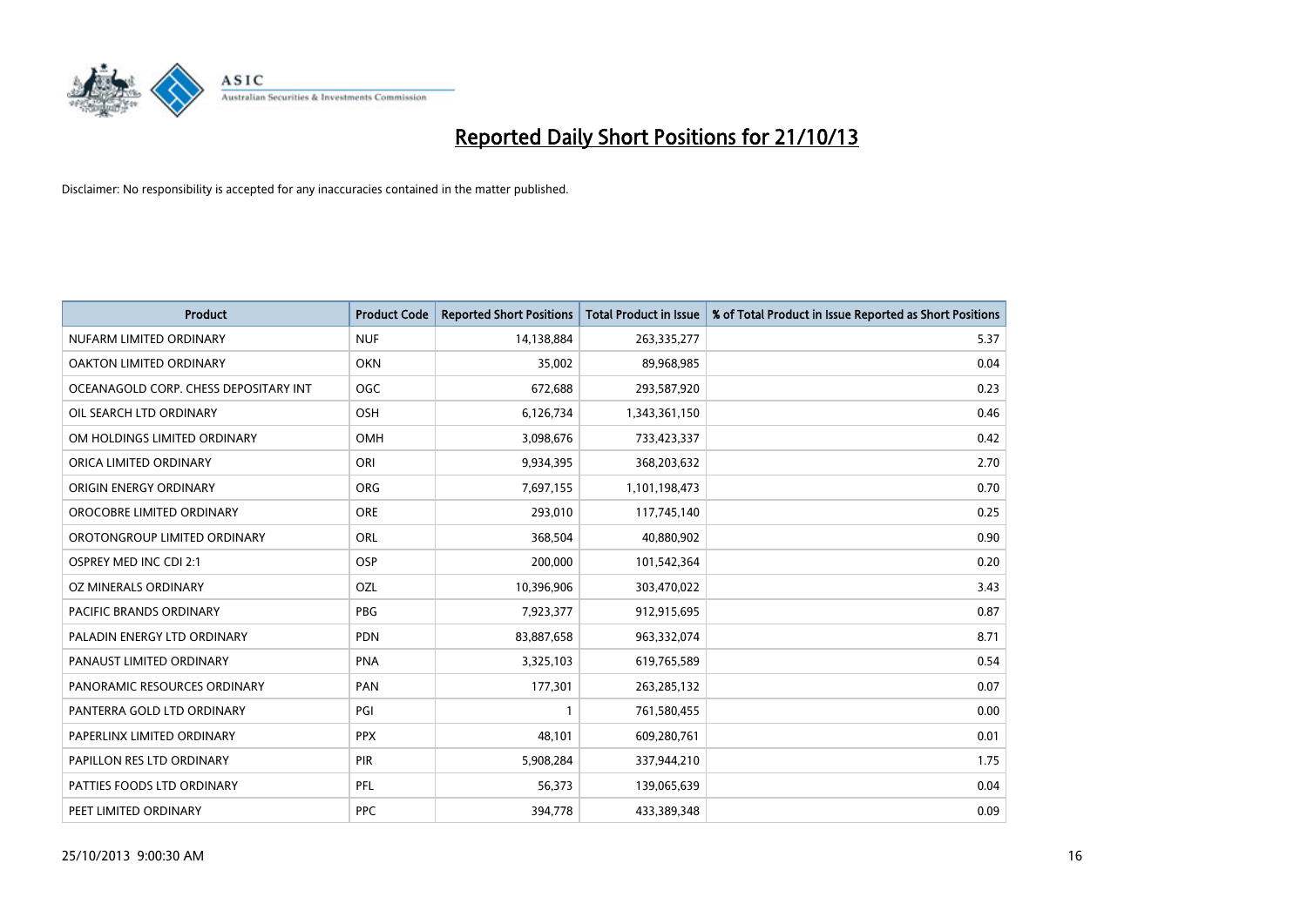

| <b>Product</b>                    | <b>Product Code</b> | <b>Reported Short Positions</b> | <b>Total Product in Issue</b> | % of Total Product in Issue Reported as Short Positions |
|-----------------------------------|---------------------|---------------------------------|-------------------------------|---------------------------------------------------------|
| PERILYA LIMITED ORDINARY          | PEM                 | 203,183                         | 769,316,426                   | 0.03                                                    |
| PERPETUAL LIMITED ORDINARY        | <b>PPT</b>          | 2,314,138                       | 42,002,824                    | 5.51                                                    |
| PERSEUS MINING LTD ORDINARY       | <b>PRU</b>          | 5,028,911                       | 457,962,088                   | 1.10                                                    |
| PHARMAXIS LTD ORDINARY            | <b>PXS</b>          | 2,744,616                       | 308,548,389                   | 0.89                                                    |
| PLATINUM ASSET ORDINARY           | <b>PTM</b>          | 2,599,786                       | 578,285,695                   | 0.45                                                    |
| PLATINUM AUSTRALIA ORDINARY       | <b>PLA</b>          | 836,027                         | 504,968,043                   | 0.17                                                    |
| PMI GOLD CORP CDI 1:1             | <b>PVM</b>          | 287,417                         | 159,968,561                   | 0.18                                                    |
| PMP LIMITED ORDINARY              | <b>PMP</b>          | 902,080                         | 323,781,124                   | 0.28                                                    |
| PRANA BIOTECHNOLOGY ORDINARY      | PBT                 | 294,709                         | 408,128,419                   | 0.07                                                    |
| PREMIER INVESTMENTS ORDINARY      | <b>PMV</b>          | 1,066,327                       | 155,260,478                   | 0.69                                                    |
| PRIMA BIOMED LTD ORDINARY         | <b>PRR</b>          | 30,000                          | 1,228,709,341                 | 0.00                                                    |
| PRIMARY HEALTH CARE ORDINARY      | <b>PRY</b>          | 19,076,806                      | 504,956,647                   | 3.78                                                    |
| PRIME MEDIA GRP LTD ORDINARY      | PRT                 | 1,202,593                       | 366,330,303                   | 0.33                                                    |
| PROGRAMMED ORDINARY               | <b>PRG</b>          | 264,089                         | 118,229,190                   | 0.22                                                    |
| <b>QANTAS AIRWAYS ORDINARY</b>    | QAN                 | 29,893,613                      | 2,212,979,740                 | 1.35                                                    |
| OBE INSURANCE GROUP ORDINARY      | OBE                 | 14,821,383                      | 1,226,855,950                 | 1.21                                                    |
| ORXPHARMA LTD ORDINARY            | <b>QRX</b>          | 168,037                         | 144,785,606                   | 0.12                                                    |
| <b>QUBE HOLDINGS LTD ORDINARY</b> | QUB                 | 13,491,393                      | 931,433,499                   | 1.45                                                    |
| RAMELIUS RESOURCES ORDINARY       | <b>RMS</b>          | 204,909                         | 363,029,659                   | 0.06                                                    |
| RAMSAY HEALTH CARE ORDINARY       | <b>RHC</b>          | 1,830,059                       | 202,081,252                   | 0.91                                                    |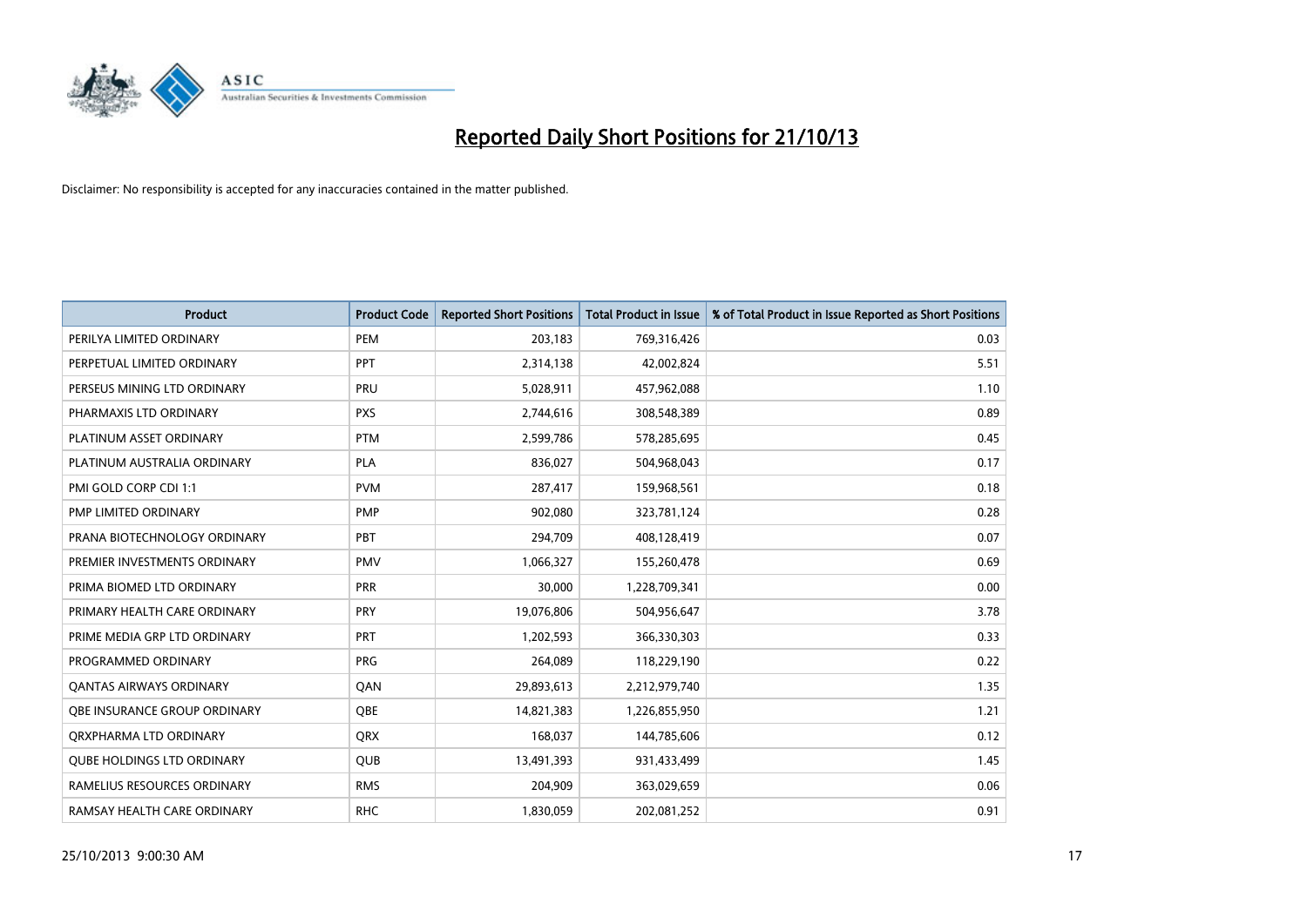

| <b>Product</b>                      | <b>Product Code</b> | <b>Reported Short Positions</b> | <b>Total Product in Issue</b> | % of Total Product in Issue Reported as Short Positions |
|-------------------------------------|---------------------|---------------------------------|-------------------------------|---------------------------------------------------------|
| <b>RCG CORPORATION LTD ORDINARY</b> | <b>RCG</b>          | 36,637                          | 251,793,207                   | 0.01                                                    |
| <b>RCR TOMLINSON ORDINARY</b>       | <b>RCR</b>          | 1,801,758                       | 136,696,590                   | 1.32                                                    |
| <b>REA GROUP ORDINARY</b>           | <b>REA</b>          | 1,188,080                       | 131,714,699                   | 0.90                                                    |
| RECKON LIMITED ORDINARY             | <b>RKN</b>          | 37,214                          | 128,103,484                   | 0.03                                                    |
| <b>RED 5 LIMITED ORDINARY</b>       | <b>RED</b>          | 1,230,671                       | 155,788,008                   | 0.79                                                    |
| <b>RED FORK ENERGY ORDINARY</b>     | <b>RFE</b>          | 3,525,210                       | 499,551,719                   | 0.71                                                    |
| REDBANK ENERGY LTD ORDINARY         | AEJ                 | 13                              | 786,287                       | 0.00                                                    |
| REECE AUSTRALIA LTD. ORDINARY       | <b>REH</b>          | 11,785                          | 99,600,000                    | 0.01                                                    |
| REED RESOURCES LTD ORDINARY         | <b>RDR</b>          | 50,000                          | 523,053,895                   | 0.01                                                    |
| <b>REGIS RESOURCES ORDINARY</b>     | <b>RRL</b>          | 7,147,447                       | 479,592,829                   | 1.49                                                    |
| RESMED INC CDI 10:1                 | <b>RMD</b>          | 10,146,633                      | 1,420,542,770                 | 0.71                                                    |
| <b>RESOLUTE MINING ORDINARY</b>     | <b>RSG</b>          | 8,139,581                       | 640,994,224                   | 1.27                                                    |
| RESOURCE EQUIP LTD ORDINARY         | <b>ROL</b>          | 5,000                           | 249,065,471                   | 0.00                                                    |
| <b>RESOURCE GENERATION ORDINARY</b> | <b>RES</b>          | 224,300                         | 332,234,604                   | 0.07                                                    |
| <b>RETAIL FOOD GROUP ORDINARY</b>   | <b>RFG</b>          | 3,071,534                       | 130,301,190                   | 2.36                                                    |
| REX MINERALS LIMITED ORDINARY       | <b>RXM</b>          | 2,073,011                       | 188,907,284                   | 1.10                                                    |
| RHG LIMITED ORDINARY                | <b>RHG</b>          | 1,085                           | 308,483,177                   | 0.00                                                    |
| <b>RIALTO ENERGY ORDINARY</b>       | <b>RIA</b>          | 41                              | 1,155,765,100                 | 0.00                                                    |
| RIDLEY CORPORATION ORDINARY         | <b>RIC</b>          | 56,941                          | 307,817,071                   | 0.02                                                    |
| RIO TINTO LIMITED ORDINARY          | <b>RIO</b>          | 4,930,437                       | 435,758,720                   | 1.13                                                    |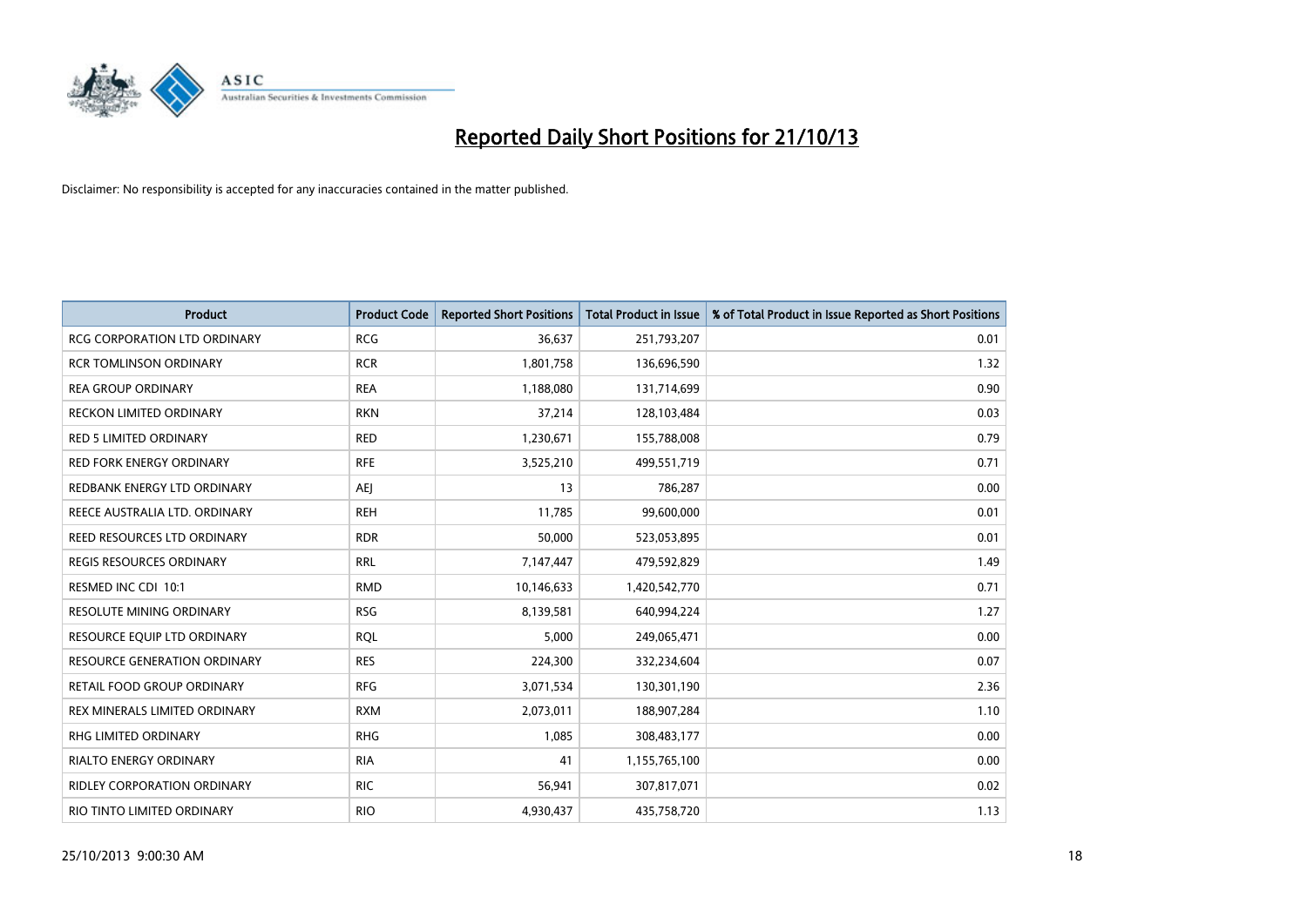

| <b>Product</b>                        | <b>Product Code</b> | <b>Reported Short Positions</b> | <b>Total Product in Issue</b> | % of Total Product in Issue Reported as Short Positions |
|---------------------------------------|---------------------|---------------------------------|-------------------------------|---------------------------------------------------------|
| <b>ROBUST RESOURCES ORDINARY</b>      | <b>ROL</b>          | 10,000                          | 102,830,646                   | 0.01                                                    |
| ROC OIL COMPANY ORDINARY              | <b>ROC</b>          | 1,348,060                       | 683,235,552                   | 0.20                                                    |
| SAI GLOBAL LIMITED ORDINARY           | SAI                 | 6,809,356                       | 210,714,727                   | 3.23                                                    |
| SALMAT LIMITED ORDINARY               | <b>SLM</b>          | 998                             | 159,812,799                   | 0.00                                                    |
| SAMSON OIL & GAS LTD ORDINARY         | SSN                 | 1,762,000                       | 2,547,627,193                 | 0.07                                                    |
| SANDFIRE RESOURCES ORDINARY           | <b>SFR</b>          | 2,062,884                       | 155,640,968                   | 1.33                                                    |
| <b>SANTOS LTD ORDINARY</b>            | <b>STO</b>          | 5,798,911                       | 970,196,104                   | 0.60                                                    |
| SARACEN MINERAL ORDINARY              | SAR                 | 3,810,957                       | 595,263,186                   | 0.64                                                    |
| SCA PROPERTY GROUP STAPLED SECURITIES | <b>SCP</b>          | 33,835,584                      | 642,417,140                   | 5.27                                                    |
| SEDGMAN LIMITED ORDINARY              | <b>SDM</b>          | 351,677                         | 223,224,636                   | 0.16                                                    |
| SEEK LIMITED ORDINARY                 | <b>SEK</b>          | 15,262,023                      | 339,071,750                   | 4.50                                                    |
| SELECT HARVESTS ORDINARY              | SHV                 | 164,984                         | 57,815,720                    | 0.29                                                    |
| SENEX ENERGY LIMITED ORDINARY         | <b>SXY</b>          | 5,527,398                       | 1,144,008,917                 | 0.48                                                    |
| SERVICE STREAM ORDINARY               | <b>SSM</b>          | 100                             | 283,418,867                   | 0.00                                                    |
| SEVEN GROUP HOLDINGS ORDINARY         | <b>SVW</b>          | 5,130,447                       | 308,160,281                   | 1.66                                                    |
| SEVEN WEST MEDIA LTD ORDINARY         | SWM                 | 6,373,289                       | 999,160,872                   | 0.64                                                    |
| SIGMA PHARMACEUTICAL ORDINARY         | <b>SIP</b>          | 2,257,065                       | 1,126,618,419                 | 0.20                                                    |
| SILEX SYSTEMS ORDINARY                | <b>SLX</b>          | 2,517,903                       | 170,252,909                   | 1.48                                                    |
| SILVER CHEF LIMITED ORDINARY          | <b>SIV</b>          | 73,753                          | 29,333,629                    | 0.25                                                    |
| SILVER LAKE RESOURCE ORDINARY         | <b>SLR</b>          | 11,267,295                      | 437,594,758                   | 2.57                                                    |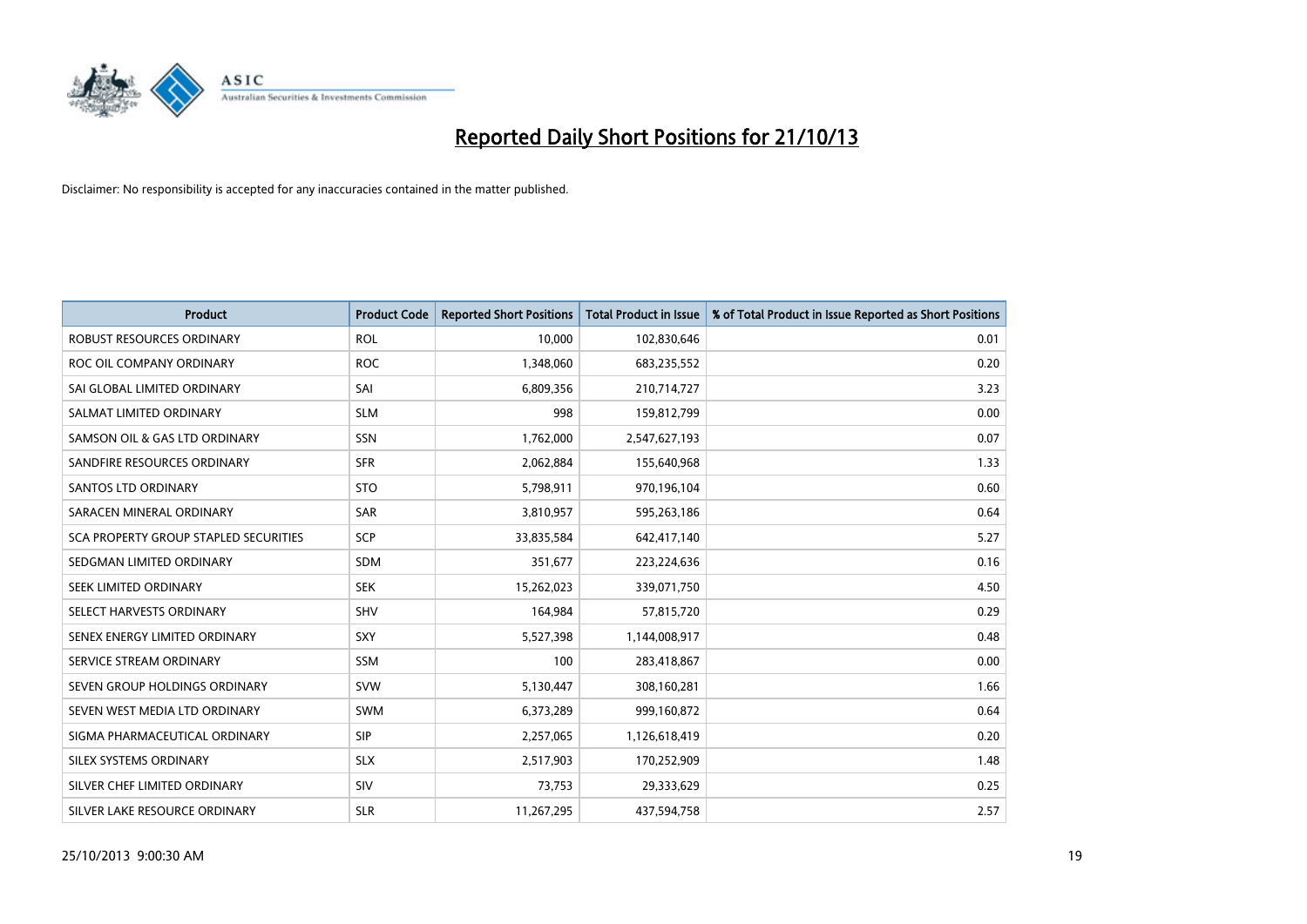

| <b>Product</b>                           | <b>Product Code</b> | <b>Reported Short Positions</b> | <b>Total Product in Issue</b> | % of Total Product in Issue Reported as Short Positions |
|------------------------------------------|---------------------|---------------------------------|-------------------------------|---------------------------------------------------------|
| SIMS METAL MGMT LTD ORDINARY             | SGM                 | 11,598,400                      | 204,343,252                   | 5.68                                                    |
| SINGAPORE TELECOMM. CHESS DEPOSITARY INT | SGT                 | 3,479,724                       | 149,779,918                   | 2.32                                                    |
| SINO GAS ENERGY ORDINARY                 | <b>SEH</b>          | 580                             | 1,259,551,088                 | 0.00                                                    |
| SIRIUS RESOURCES NL ORDINARY             | <b>SIR</b>          | 5,410,656                       | 227,020,167                   | 2.38                                                    |
| SIRTEX MEDICAL ORDINARY                  | <b>SRX</b>          | 498,634                         | 56,108,439                    | 0.89                                                    |
| SKILLED GROUP LTD ORDINARY               | <b>SKE</b>          | 5,866,469                       | 233,871,364                   | 2.51                                                    |
| <b>SKY NETWORK ORDINARY</b>              | <b>SKT</b>          | 343,948                         | 389,139,785                   | 0.09                                                    |
| SKYCITY ENT GRP LTD ORDINARY             | <b>SKC</b>          | 679,276                         | 580,016,676                   | 0.12                                                    |
| <b>SLATER &amp; GORDON ORDINARY</b>      | SGH                 | 390,688                         | 198,846,598                   | 0.20                                                    |
| SMS MANAGEMENT, ORDINARY                 | <b>SMX</b>          | 2,748,366                       | 70,099,763                    | 3.92                                                    |
| SONIC HEALTHCARE ORDINARY                | <b>SHL</b>          | 4,525,609                       | 400,420,556                   | 1.13                                                    |
| SOUL PATTINSON (W.H) ORDINARY            | SOL                 | 111,652                         | 239,395,320                   | 0.05                                                    |
| SOUTH BOULDER MINES ORDINARY             | <b>STB</b>          | $\mathbf{1}$                    | 127,952,826                   | 0.00                                                    |
| SP AUSNET STAPLED SECURITIES             | <b>SPN</b>          | 31,572,772                      | 3,376,325,523                 | 0.94                                                    |
| SPARK INFRASTRUCTURE STAPLED NOTE & UNIT | SKI                 | 43,746,250                      | 1,326,734,264                 | 3.30                                                    |
| SPDR 200 FUND ETF UNITS                  | <b>STW</b>          | 70,811                          | 44,278,688                    | 0.16                                                    |
| SPECIALTY FASHION ORDINARY               | <b>SFH</b>          | 110,001                         | 192,236,121                   | 0.06                                                    |
| ST BARBARA LIMITED ORDINARY              | <b>SBM</b>          | 8,720,743                       | 488,074,077                   | 1.79                                                    |
| STARPHARMA HOLDINGS ORDINARY             | <b>SPL</b>          | 15,574,524                      | 284,164,948                   | 5.48                                                    |
| STEADFAST GROUP LTD ORDINARY             | <b>SDF</b>          | 283,724                         | 500,873,408                   | 0.06                                                    |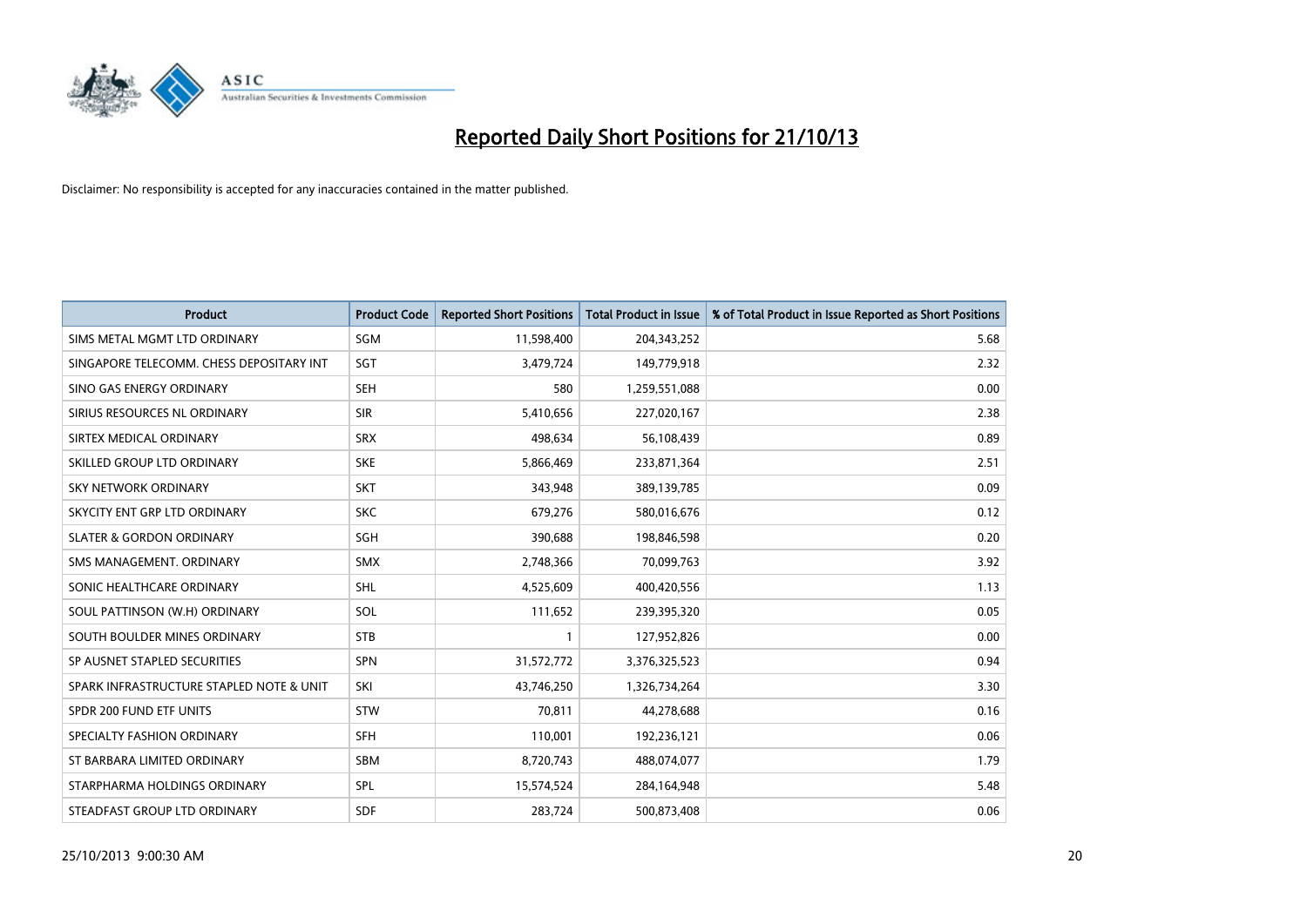

| <b>Product</b>                       | <b>Product Code</b> | <b>Reported Short Positions</b> | <b>Total Product in Issue</b> | % of Total Product in Issue Reported as Short Positions |
|--------------------------------------|---------------------|---------------------------------|-------------------------------|---------------------------------------------------------|
| STHN CROSS MEDIA ORDINARY            | <b>SXL</b>          | 8,576,970                       | 705,099,800                   | 1.22                                                    |
| STOCKLAND UNITS/ORD STAPLED          | SGP                 | 12,849,262                      | 2,305,750,747                 | 0.56                                                    |
| STRAITS RES LTD. ORDINARY            | <b>SRQ</b>          | 31,522                          | 1,164,150,159                 | 0.00                                                    |
| STRIKE ENERGY LTD ORDINARY           | <b>STX</b>          | 100,000                         | 706,519,664                   | 0.01                                                    |
| STW COMMUNICATIONS ORDINARY          | SGN                 | 2,672,726                       | 403,828,512                   | 0.66                                                    |
| SUNCORP GROUP LTD ORDINARY           | <b>SUN</b>          | 4,159,656                       | 1,286,600,980                 | 0.32                                                    |
| SUNDANCE ENERGY ORDINARY             | <b>SEA</b>          | 70.367                          | 462,611,982                   | 0.02                                                    |
| SUNDANCE RESOURCES ORDINARY          | SDL                 | 52,655,869                      | 3,072,110,985                 | 1.71                                                    |
| SUNLAND GROUP LTD ORDINARY           | <b>SDG</b>          | 41,292                          | 181,710,087                   | 0.02                                                    |
| SUPER RET REP LTD ORDINARY           | <b>SUL</b>          | 1,252,669                       | 196,731,620                   | 0.64                                                    |
| SYD AIRPORT STAPLED US PROHIBIT.     | <b>SYD</b>          | 18,838,435                      | 2,194,322,759                 | 0.86                                                    |
| SYRAH RESOURCES ORDINARY             | <b>SYR</b>          | 2,836,963                       | 148,330,123                   | 1.91                                                    |
| <b>TABCORP HOLDINGS LTD ORDINARY</b> | <b>TAH</b>          | 18,611,529                      | 754,274,706                   | 2.47                                                    |
| <b>TANAMI GOLD NL ORDINARY</b>       | <b>TAM</b>          | 41                              | 587,548,523                   | 0.00                                                    |
| TAP OIL LIMITED ORDINARY             | <b>TAP</b>          | 196,450                         | 241,608,606                   | 0.08                                                    |
| TASSAL GROUP LIMITED ORDINARY        | <b>TGR</b>          | 182,888                         | 146,507,029                   | 0.12                                                    |
| <b>TATTS GROUP LTD ORDINARY</b>      | <b>TTS</b>          | 11,293,049                      | 1,416,385,884                 | 0.80                                                    |
| TELECOM CORPORATION ORDINARY         | <b>TEL</b>          | 8,705,319                       | 1,822,303,137                 | 0.48                                                    |
| TELSTRA CORPORATION, ORDINARY        | <b>TLS</b>          | 11,386,932                      | 12,443,074,357                | 0.09                                                    |
| TEN NETWORK HOLDINGS ORDINARY        | <b>TEN</b>          | 123,424,717                     | 2,586,970,845                 | 4.77                                                    |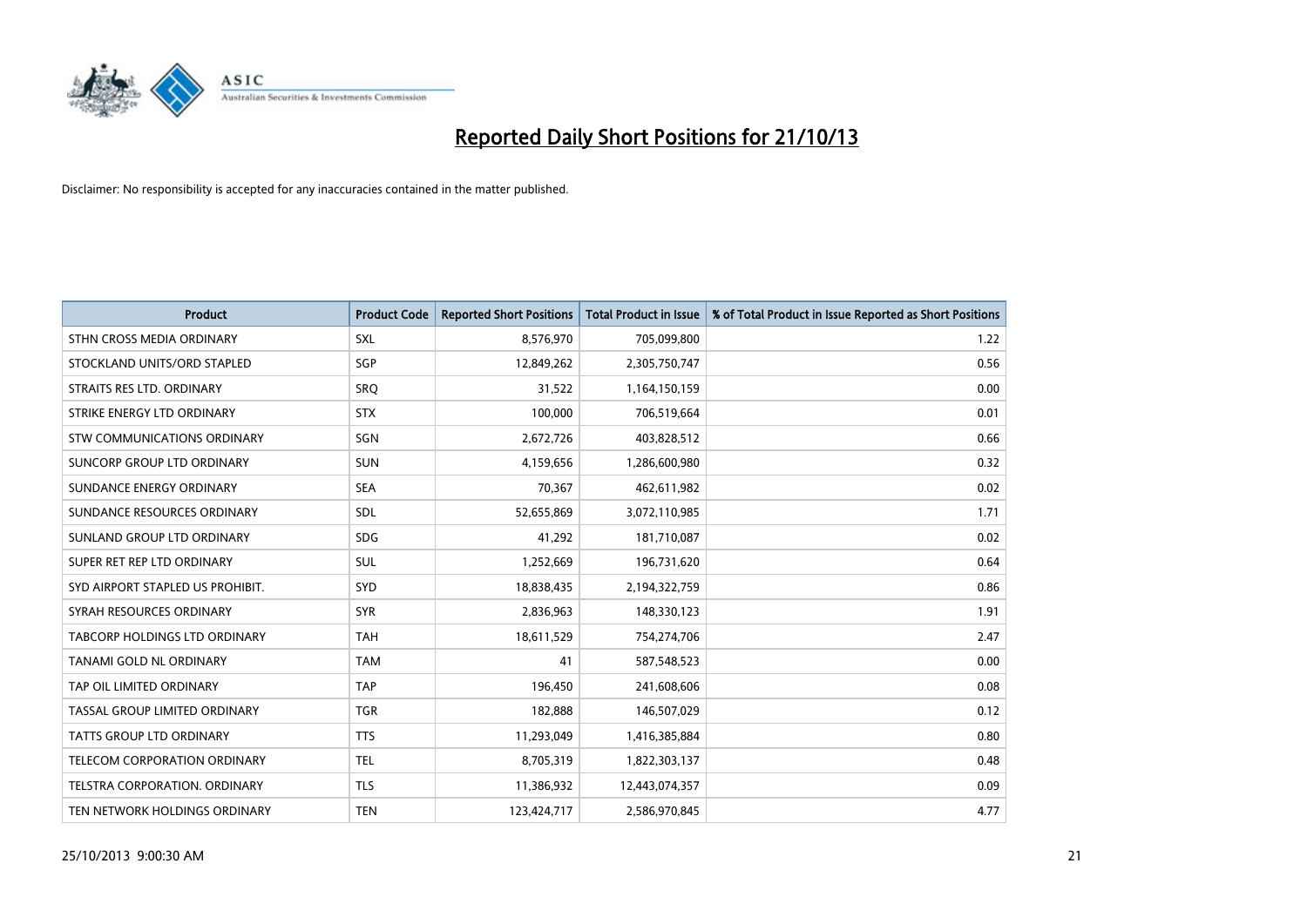

| <b>Product</b>                        | <b>Product Code</b> | <b>Reported Short Positions</b> | <b>Total Product in Issue</b> | % of Total Product in Issue Reported as Short Positions |
|---------------------------------------|---------------------|---------------------------------|-------------------------------|---------------------------------------------------------|
| TERANGA GOLD CORP CDI 1:1             | <b>TGZ</b>          | 846,407                         | 172,466,316                   | 0.49                                                    |
| TFS CORPORATION LTD ORDINARY          | <b>TFC</b>          | 147,500                         | 279,621,829                   | 0.05                                                    |
| THE REJECT SHOP ORDINARY              | <b>TRS</b>          | 1,982,214                       | 28,826,248                    | 6.88                                                    |
| THORN GROUP LIMITED ORDINARY          | <b>TGA</b>          | 31,542                          | 148,897,155                   | 0.02                                                    |
| <b>TIGER RESOURCES ORDINARY</b>       | TGS                 | 2,259,943                       | 674,770,269                   | 0.33                                                    |
| TITAN ENERGY SERVICE ORDINARY         | <b>TTN</b>          | 14,594                          | 48,434,770                    | 0.03                                                    |
| TOLL HOLDINGS LTD ORDINARY            | <b>TOL</b>          | 26,720,664                      | 717,133,875                   | 3.73                                                    |
| TORO ENERGY LIMITED ORDINARY          | <b>TOE</b>          | 139,845                         | 1,041,936,676                 | 0.01                                                    |
| TOX FREE SOLUTIONS ORDINARY           | <b>TOX</b>          | 1,267,985                       | 132,519,859                   | 0.96                                                    |
| TPG TELECOM LIMITED ORDINARY          | <b>TPM</b>          | 2,387,261                       | 793,808,141                   | 0.30                                                    |
| TRADE ME GROUP ORDINARY               | <b>TME</b>          | 360,793                         | 396,261,129                   | 0.09                                                    |
| TRANSFIELD SERVICES ORDINARY          | <b>TSE</b>          | 39,316,882                      | 512,457,716                   | 7.67                                                    |
| TRANSPACIFIC INDUST. ORDINARY         | <b>TPI</b>          | 18,971,418                      | 1,578,563,490                 | 1.20                                                    |
| TRANSURBAN GROUP TRIPLE STAPLED SEC.  | TCL                 | 2,841,888                       | 1,485,500,376                 | 0.19                                                    |
| TREASURY GROUP ORDINARY               | <b>TRG</b>          | 25,674                          | 23,070,755                    | 0.11                                                    |
| TREASURY WINE ESTATE ORDINARY         | <b>TWE</b>          | 24,714,159                      | 647,227,144                   | 3.82                                                    |
| TROY RESOURCES LTD ORDINARY           | <b>TRY</b>          | 426,511                         | 167,730,292                   | 0.25                                                    |
| TWENTY-FIRST FOX INC A NON-VOTING CDI | <b>FOXLV</b>        | 1,280,600                       | 22,274,005                    | 5.75                                                    |
| TWENTY-FIRST FOX INC B VOTING CDI     | <b>FOX</b>          | 1,193,941                       | 208,434,066                   | 0.57                                                    |
| UGL LIMITED ORDINARY                  | UGL                 | 19,729,725                      | 166,511,240                   | 11.85                                                   |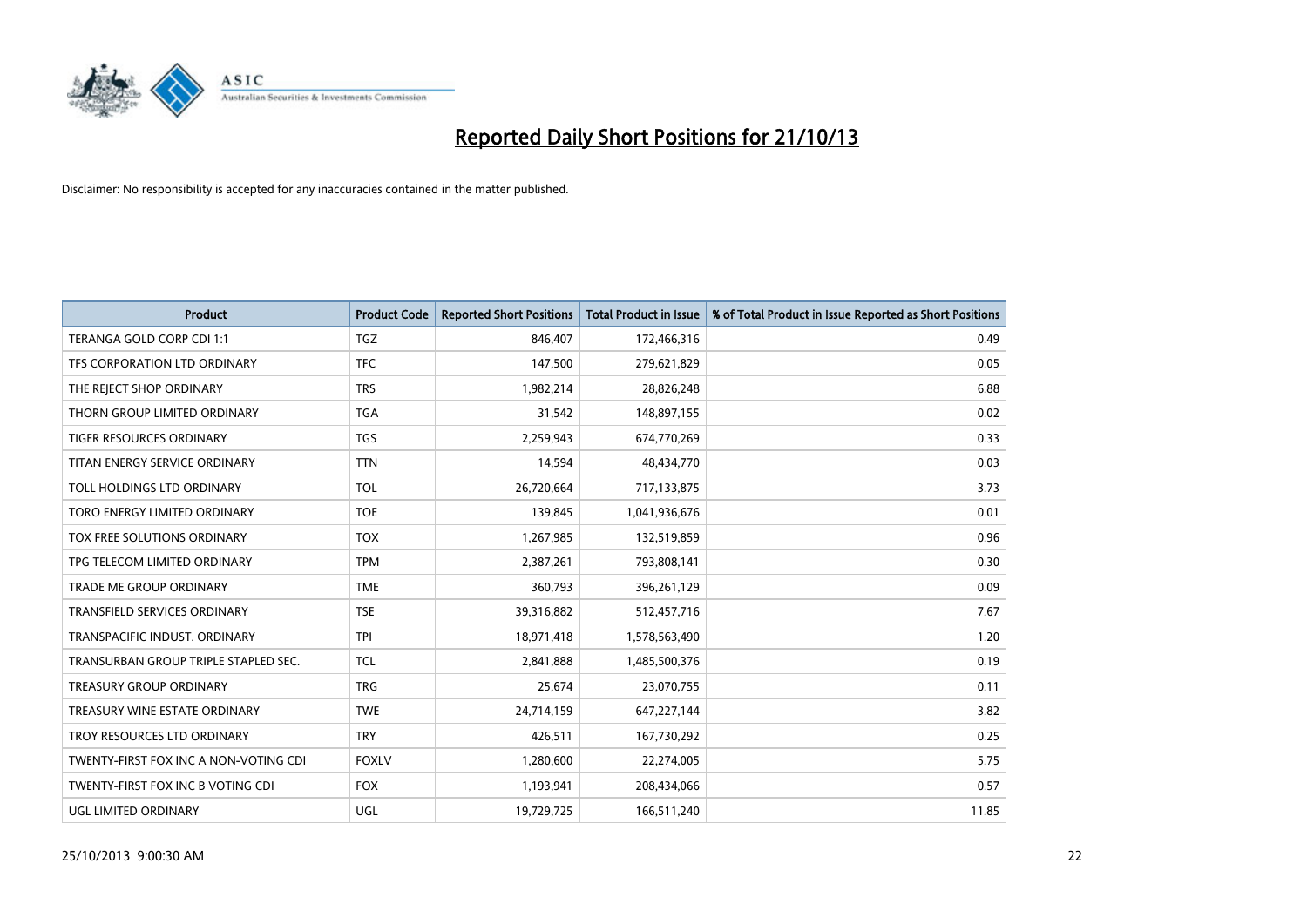

| <b>Product</b>                         | <b>Product Code</b> | <b>Reported Short Positions</b> | <b>Total Product in Issue</b> | % of Total Product in Issue Reported as Short Positions |
|----------------------------------------|---------------------|---------------------------------|-------------------------------|---------------------------------------------------------|
| UNILIFE CORPORATION CDI 6:1            | <b>UNS</b>          | 7,954                           | 275,763,432                   | 0.00                                                    |
| UXC LIMITED ORDINARY                   | <b>UXC</b>          | 642,796                         | 311,975,502                   | 0.21                                                    |
| <b>VENTURE MINERALS ORDINARY</b>       | <b>VMS</b>          | 184,978                         | 287,320,170                   | 0.06                                                    |
| VILLA WORLD LTD, ORDINARY              | <b>VLW</b>          | 61,765                          | 80,038,863                    | 0.08                                                    |
| <b>VILLAGE ROADSHOW LTD ORDINARY</b>   | <b>VRL</b>          | 458,595                         | 159,486,203                   | 0.29                                                    |
| <b>VIRGIN AUS HLDG LTD ORDINARY</b>    | <b>VAH</b>          | 152,337,492                     | 2,589,840,317                 | 5.88                                                    |
| <b>VIRTUS HEALTH LTD ORDINARY</b>      | <b>VRT</b>          | 59,251                          | 79,536,601                    | 0.07                                                    |
| <b>VISION EYE INSTITUTE ORDINARY</b>   | <b>VEI</b>          | 216,408                         | 160,657,741                   | 0.13                                                    |
| <b>WATPAC LIMITED ORDINARY</b>         | <b>WTP</b>          | 67,299                          | 184,332,526                   | 0.04                                                    |
| WEBIET LIMITED ORDINARY                | <b>WEB</b>          | 3,143,033                       | 79,397,959                    | 3.96                                                    |
| WESFARMERS LIMITED ORDINARY            | <b>WES</b>          | 29,469,627                      | 1,006,683,257                 | 2.93                                                    |
| WESFARMERS LIMITED PARTIALLY PROTECTED | <b>WESN</b>         | 173,828                         | 150,510,341                   | 0.12                                                    |
| WESTERN AREAS LTD ORDINARY             | <b>WSA</b>          | 20,678,515                      | 196,862,806                   | 10.50                                                   |
| WESTERN DESERT RES. ORDINARY           | <b>WDR</b>          | 3,826,472                       | 410,176,629                   | 0.93                                                    |
| WESTFIELD GROUP ORD/UNIT STAPLED SEC   | <b>WDC</b>          | 6,254,039                       | 2,168,299,076                 | 0.29                                                    |
| WESTFIELD RETAIL TST UNIT STAPLED      | <b>WRT</b>          | 14,858,646                      | 2,995,945,800                 | 0.50                                                    |
| <b>WESTPAC BANKING CORP ORDINARY</b>   | <b>WBC</b>          | 25,162,673                      | 3,109,048,309                 | 0.81                                                    |
| WHITE ENERGY COMPANY ORDINARY          | <b>WEC</b>          | 10,463                          | 322,974,494                   | 0.00                                                    |
| WHITEHAVEN COAL ORDINARY               | <b>WHC</b>          | 83,243,763                      | 1,025,692,710                 | 8.12                                                    |
| WIDE BAY AUST LTD ORDINARY             | <b>WBB</b>          | 31,690                          | 36,238,600                    | 0.09                                                    |